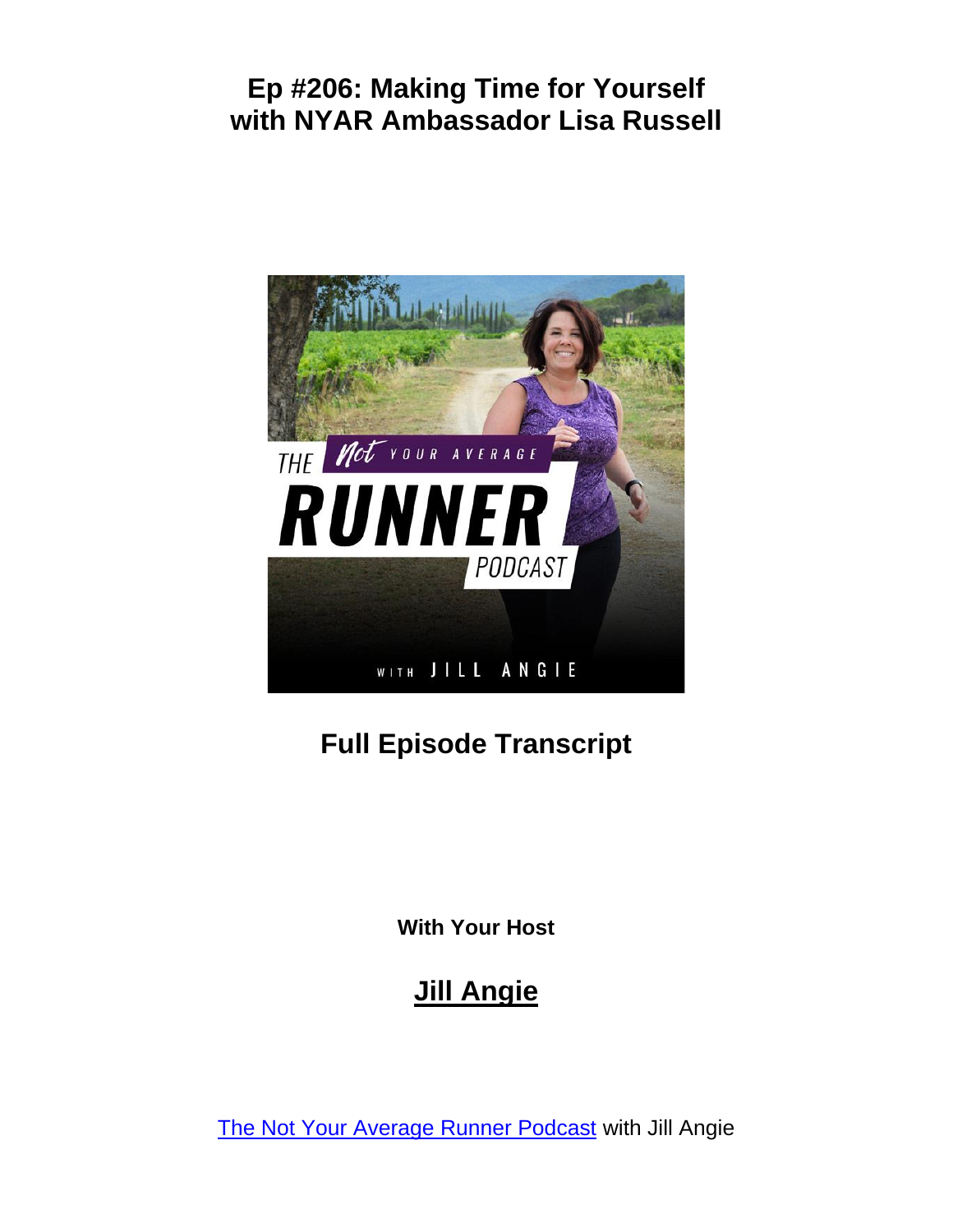Welcome to the *Not Your Average Runner* podcast. If you're a woman who has never felt athletic but you still dream about becoming a runner, you are in the right place. I'm Jill Angie, a certified running and life coach and I teach women how to start running, feel confident, and change their lives. And now, I want to help you.

Jill: Hey Rebels. So I'm back this week with another Not Your Average Runner Ambassador, her name is Lisa Russell. And she is a wife, mom, runner, crafter, photographer, reader, and she also works full time, in addition to all of those other things.

So we're going to chat with her today about her running, where she has come from, where she's going, her thoughts on injury, her thoughts on making time for yourself as somebody who is a busy wife, a mom, and full time employee. And we're going to talk about empowerment for women as well. So it's going to be a great conversation. And, Lisa, thank you so much for joining me today. I'm so excited you're here.

Lisa: Thank you Jill, I'm so excited to be here.

Jill: So I think what I would love to do today is just to kind of like talk a little bit about where you have been in the past. Because you've been a runner since 2008, right?

Lisa: That is correct.

Jill: Yeah. So you've been a runner for, you know, 13 years, right? So you've seen some shit along the way. But tell me a little bit about how you got started running. And, of course, you've gone through the Rebel Runner Roadmap, and you're a current Run Your Best Life member and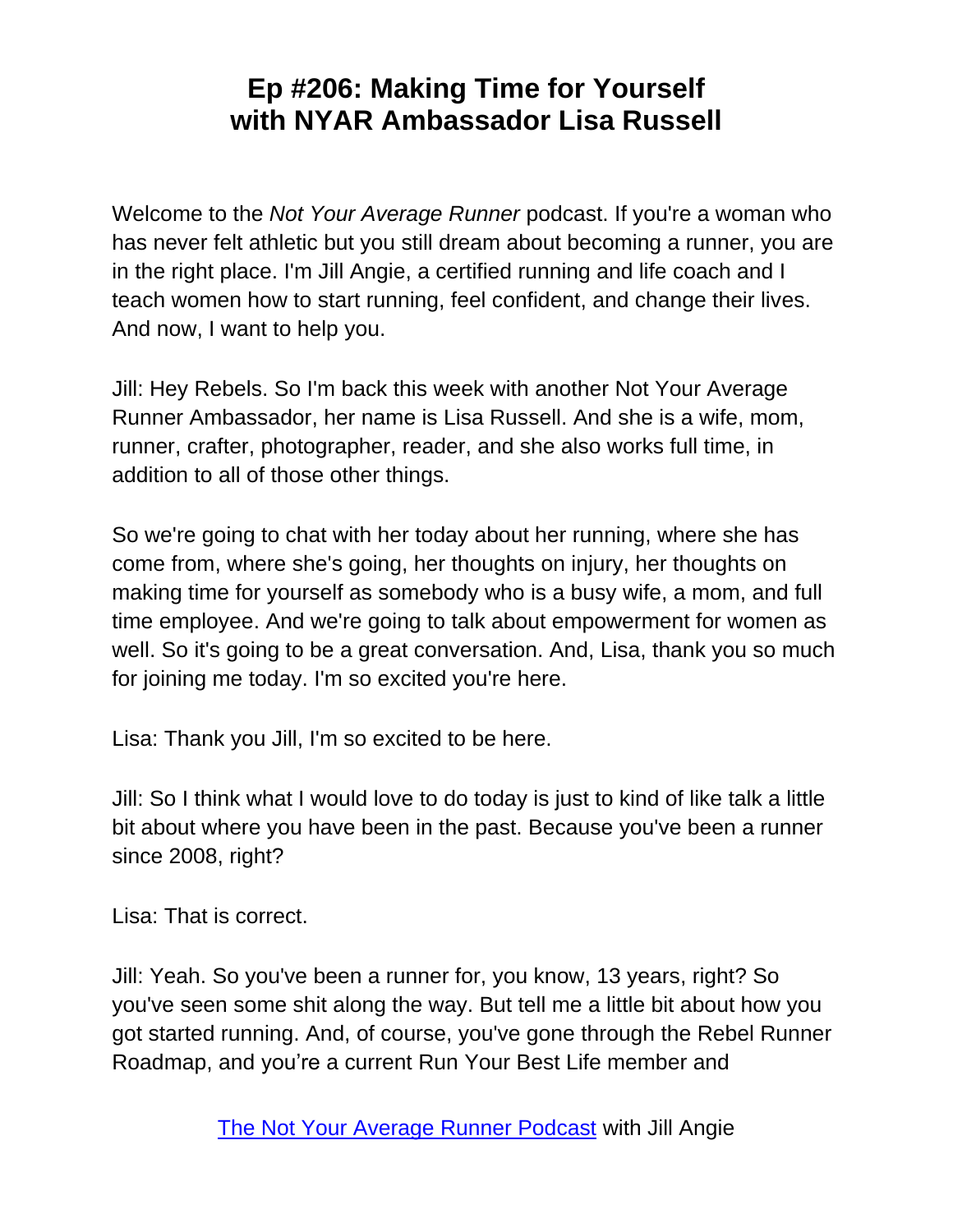Ambassador. So I'd love to know what was running like for you when you first started and how are things for you now?

Lisa: I started running in 2008. My ex-husband is still a very active person who bikes and runs, and he was doing that long before I ever met him. And it was just something that intrigued me because he seemed to enjoy it so much, to be active. And being active was not something that I grew up doing.

So I told him one day, "Show me what to do." And he said, "Run." And so that was not very helpful, but it definitely was the motivation I needed thinking along the lines of, "If he can do it, I can do it."

So I actually downloaded Couch to 5K and started working from there to run a 5K. I ran my first 5K in July of 2008.

Jill: Oh my gosh, that's awesome. So you were like, "I'm going to make this happen."

Lisa: I'm going to make this happen. I still have that photograph from crossing the finish line.

Jill: You know, it's so funny, I do not have a finish line from crossing my first 5K because it was so many years ago. It was kind of before they took pictures of anybody that wasn't in the top three. But I still have the mug. They didn't do metals, they did the mugs.

Because I think your first 5K, it's like your first kiss, it's like your first first romantic partner, you're always going to remember it. Maybe fondly, maybe not so fondly. For me it's very fondly.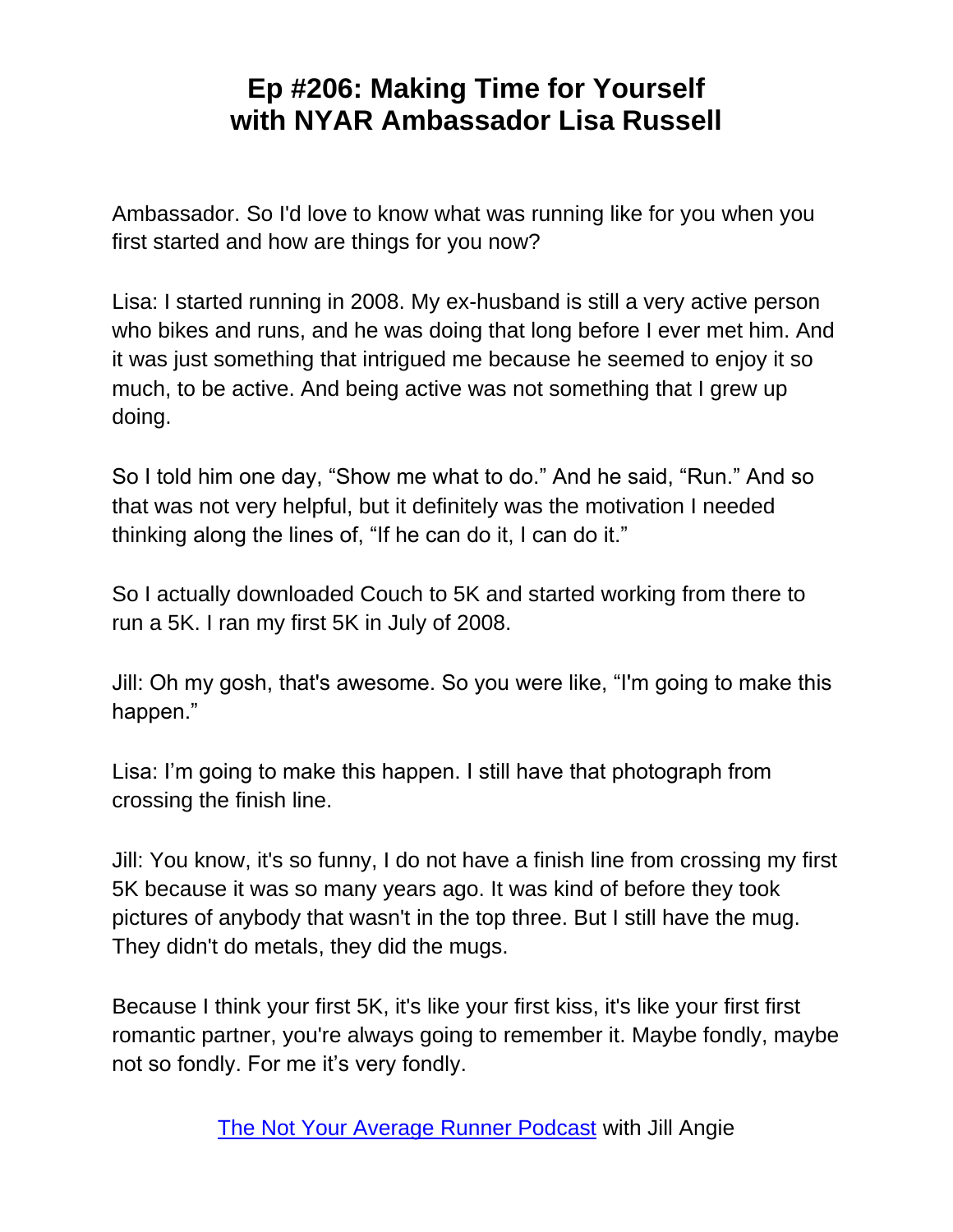So I love that you ran your first 5K 13 years ago. So bring us up to present date. So what's happened in between that time?

Lisa: A lot of intermittent running. Because I was running in 2008, I ultimately ended up heading into a divorce that same year from my now exhusband. And I ran even–

Jill: Wait, can I just ask?

Lisa: Yes.

Jill: Were you just faster than him and he couldn't handle it?

Lisa: No, no.

Jill: I was really hoping that was the reason.

Lisa: That was not the reason. He actually had already run several marathons at that point in time, so there's no way I was going to outrun him. But what I found is that running became meditative for me in a lot of the healing that I was trying to do.

I will definitely be truthful and say there was a little bit of running from versus running as healing. But running was definitely a healing mechanism for me. But one of the things that I found in 2008 and then 2010 when I restarted running, and 2012 when I restarted running, is that when I would back off of running it was because I was telling myself that for whatever reason I couldn't make it work in my life as it had adapted into whatever it was at the time.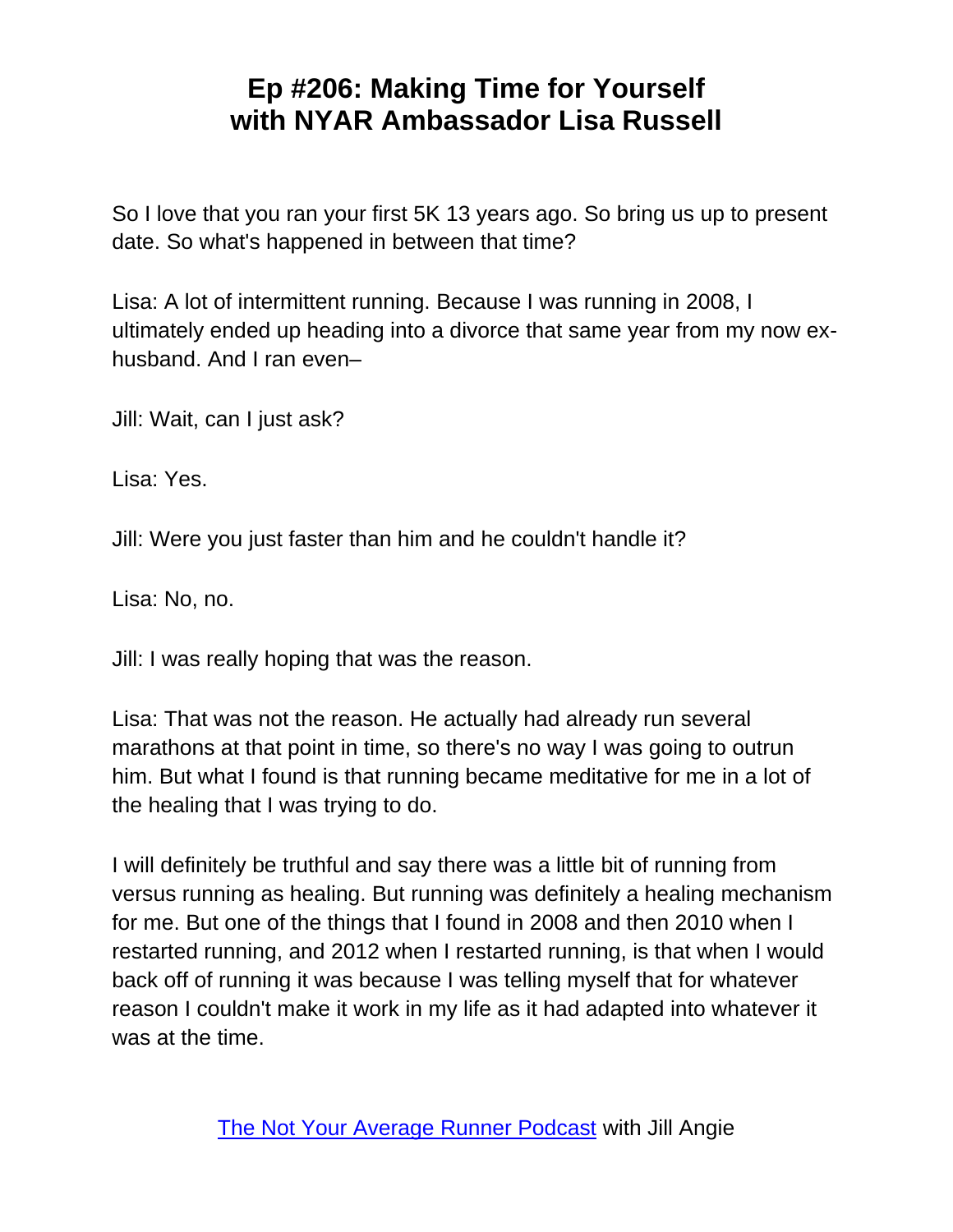So I kept finding myself stopping running and missing running but convincing myself there's no way I can do it. I don't have time. It's too hard. Whatever the story was.

Jill: Okay. So I think that's pretty common, right? That's pretty common.

Lisa: It's very common.

Jill: Yeah.

Lisa: It's very common. Ultimately, I spent a lot of my off running time laying in bed at night thinking, "I really want to get back into running. I miss running. I miss having that slot of time where it's just me in the road." And I had been watching Elsbeth. She was the one that actually got me involved in Run Your Best Life. She kept posting about things she was doing. And there was a little snippet that crossed Facebook about the Rebel Runner Roadmap. I said, "You know what? I'm going to do this."

Now I will tell the backstory, and that is that several years ago I started listening to Brooke Castillo from The Life Coach School, started doing some of that thought work. I was in Self Coaching Scholars for a little bit. I actually work with a couple of other coaches who've been through The Life Coach School because I love the model so much.

And so I was already on that path of this is where I need to be. If I want to be a runner and truly attach it to the positive and the right thoughts that are going to keep me running, then this is what I need to join.

Jill: Yeah. First of all, I love that so much. I love it when I find out that people are already familiar with the model. Because I mean, what we do in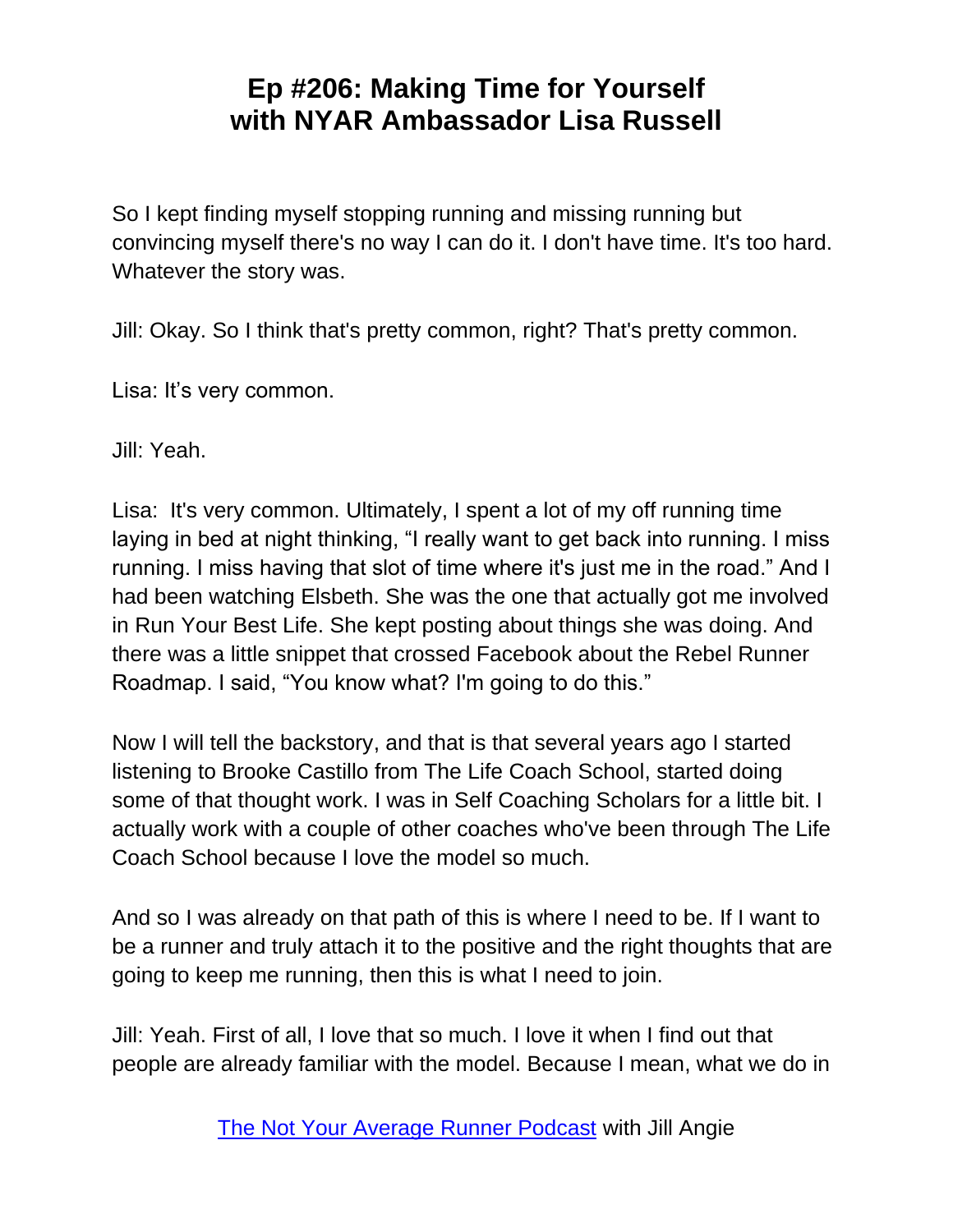the roadmap, what we do in Run Your Best Life is really teach people how to think differently about running. I mean, we teach people how to get started running, and there's a lot of coaching about the actual actions and specifics. But, I mean, so much of running is mental that the thought work is so profoundly helpful.

Lisa: Profoundly.

Jill: When you are having thoughts like, "I don't have time," or "I'm not very good at this," or whatever thoughts you're having that cause you to stop, the thought work is so powerful. So I'm so glad that you– I mean, Brooke is one of my favorite people. So I'm so glad that you follow her and that you're on board with the thought work.

Okay, so how did your thinking about running change before and after you went through the roadmap and started applying the thought model to your running?

Lisa: It's really interesting because as much work as I have done with the model and on a lot of different thoughts, after joining the roadmap within 24 hours, I remember telling myself, "I can't believe you haven't ever applied this thought work to running before. Where have you been?"

One of the things that I wanted to ensure that I was getting from the roadmap, and of course there's a week that we spend time working on our thoughts, is my reasons for quitting running in the past. And the bottom line for me is all of that noise about I don't have time, it takes away from my family, it interferes with work, whatever, really is an undercurrent of I'm not worthy.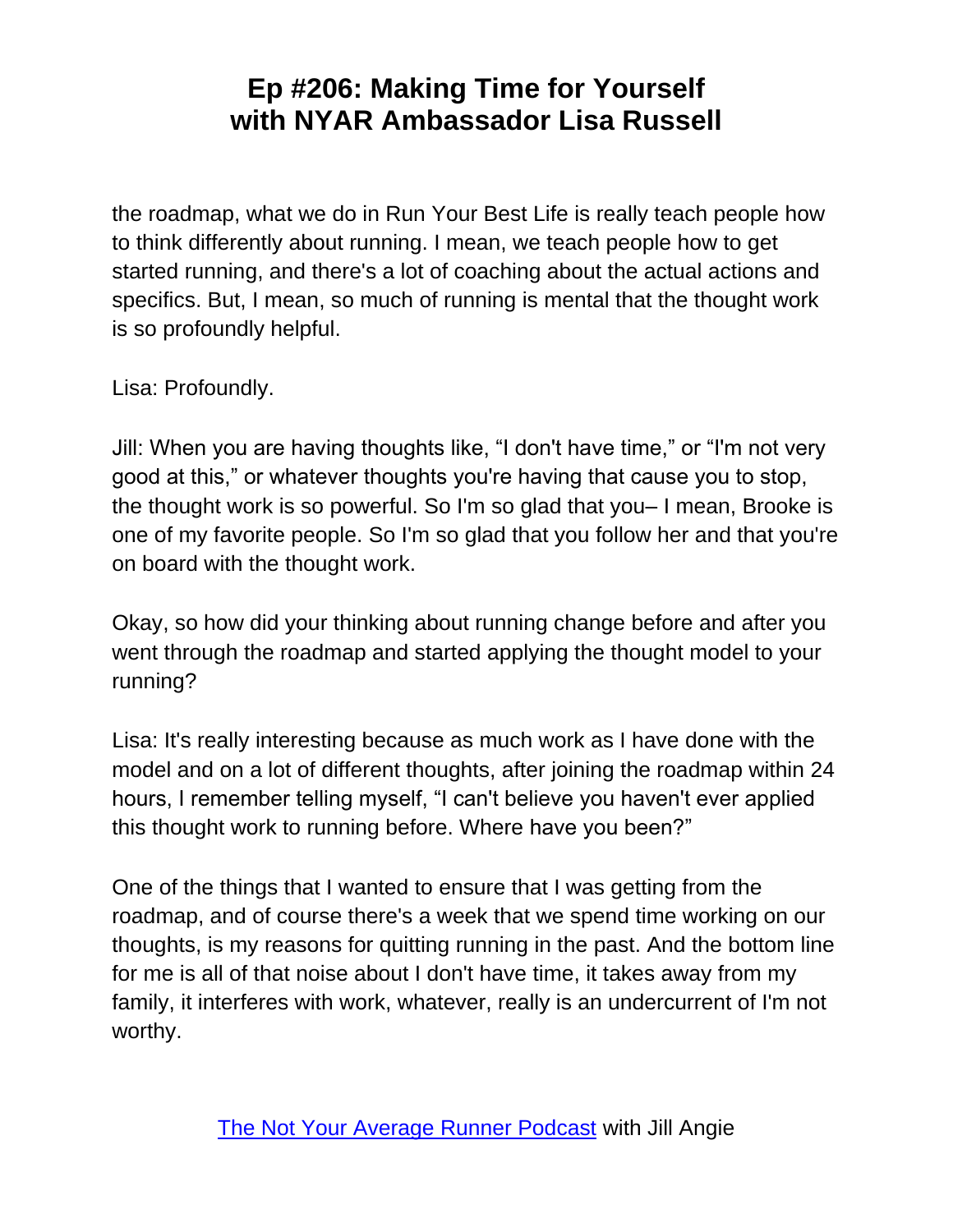Jill: Yeah.

Lisa: And that is what I knew was going to come out of working through the roadmap. And one of the things that was even more profound in the roadmap is the community. The community of women who are telling you, whether they say it outright or it's in some other type of conversation you're having, is that you are worthy. You are worthy of taking time for yourself. And that's where I wanted to be, and that's where I've come to now. It's so exciting, it makes me tear up actually.

Jill: Well, yeah, because when you believe I'm worth taking the time to do this, then it sort of– Because I think many women, or caretakers in general, have a belief that everybody else has to come first. It's a selfless act to put everybody else first and then give to yourself last. And so is that what you believed before you started changing your thinking? Or did you believe differently?

Lisa: I had some beliefs that echoed a little bit of that. That somehow if I took time away for myself, it was taking time away from someone else. But more than anything the belief was that I couldn't make enough time for myself.

And of course, one of the things we work on in the roadmap and in Run Your Best Life is our minimum baseline. What are we willing to do on a daily basis? And I think a lot of the times as athletes, for women, we spend time thinking, "Well, it has to be 30 minutes. It has to be five miles." There's a lot of shoulds out there. And instead, I had the belief that– Because I did have that belief, that it had to be something. Just like I had the belief that we had to run nonstop to be a true runner.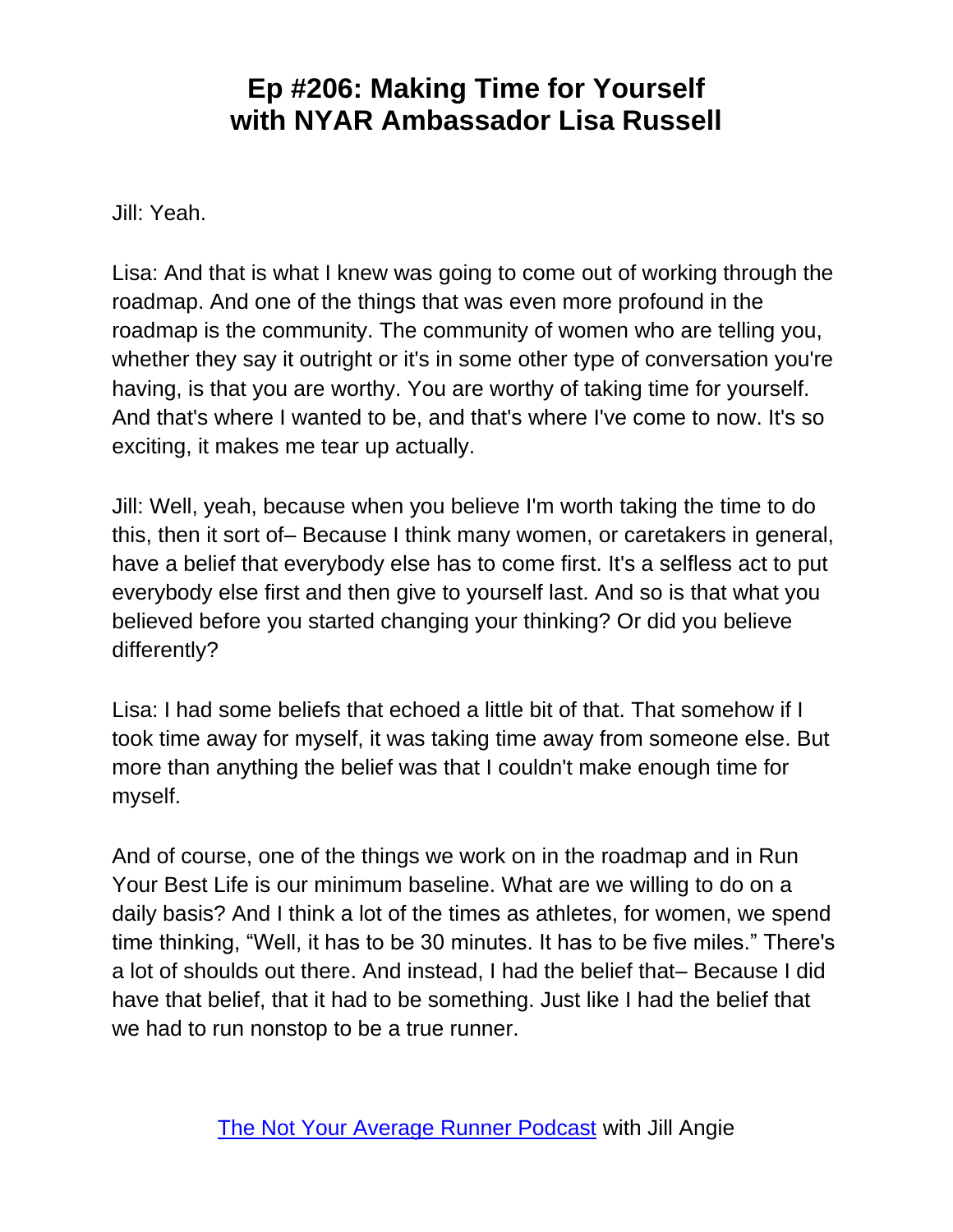So that was a huge change for me. It has to be for me, and for me can be any way I define it.

Jill: Yeah, that's really a powerful statement. Because that means you're owning the solution, instead of looking around and saying, "Well, everybody else says I need to do it this way, so I'm just failing because I can't do it that way." Or whatever story you're telling yourself.

Lisa: Exactly.

Jill: So let's talk a little bit about the minimum baseline. Because I've covered that in the podcast before, but what did your minimum baseline look like when you first started changing your thinking about running? Where did you set your minimum baseline? And what did that look like for you?

Lisa: My minimum baseline when I first started was 10 minutes, 10 to 15 minutes. I was very determined in prior running stretches that when I stepped out of the door, as I mentioned, that it had to be for, I don't know where the 30 minute mark came from in running. Or it had to be for two miles or three miles or whatever the distance was. And I told myself that the worst thing that would happen if I only went out for 10 minutes was that I would be hungry for more and I would go longer. Because 10 minutes was nothing.

And of course, for me, like it is for a lot of other runners, once you get going it's like, "This is great, I love this." And you feel good. I also set my minimum baseline to– there's a little bit of intervals that are wrapped up into Couch to 5K, but they are not the same intervals that we teach in Run Your Best Life. And so my minimum baseline also became a matter of we're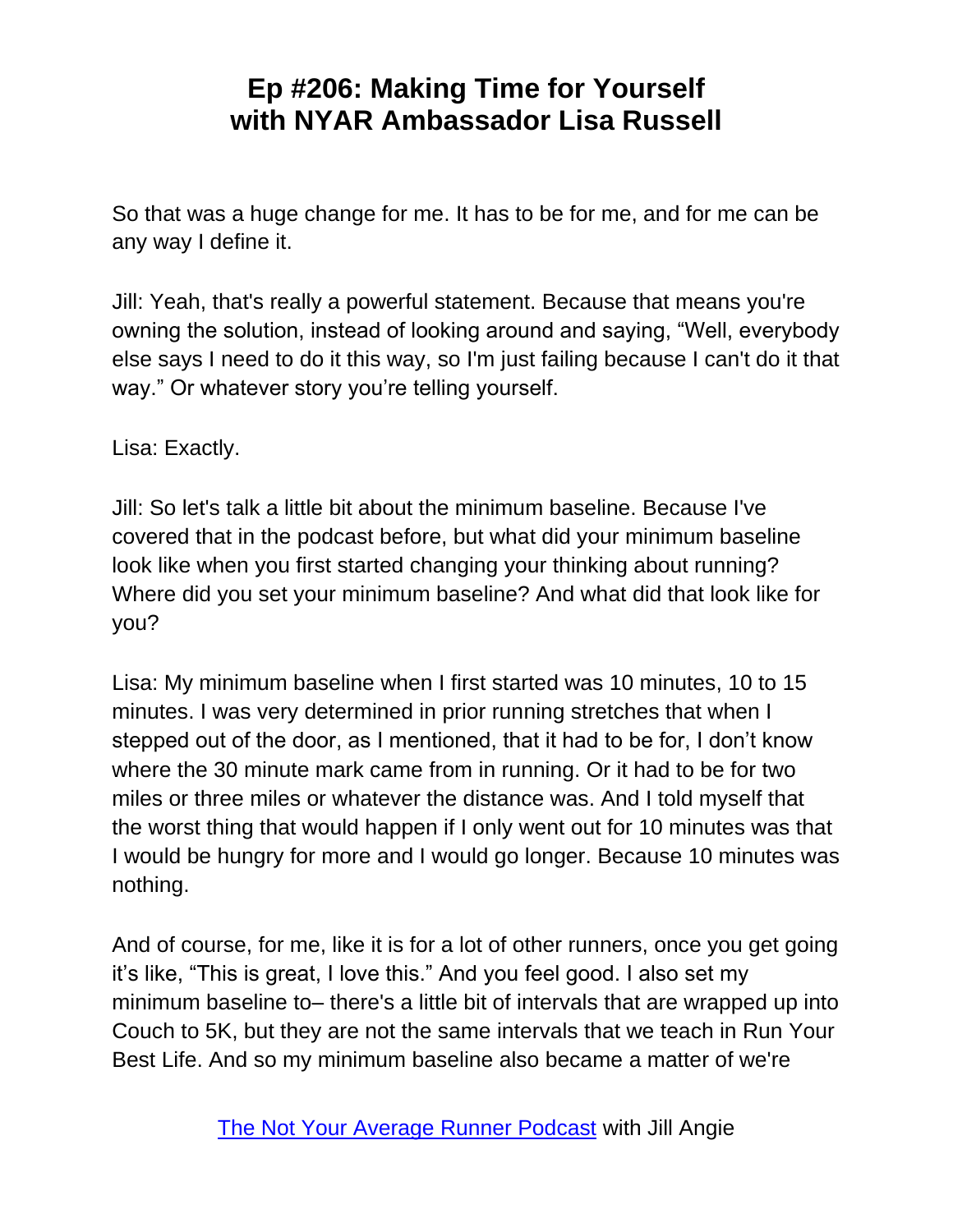going to do this in true interval fashion and see how it feels. Because I can always change those.

Jill: Yeah.

Lisa: Both of those made a huge difference.

Jill: Yes, I love that. And just for anybody who's listening, who's wondering the difference between Couch to 5K and the interval approach that I teach in the Roadmap is couch to 5K you do intervals with the intention that you will be running the entire distance within six weeks or eight weeks, or however long the program is.

Versus the way I teach it, which is you've got to choose a ratio of running to walking that works for you. And then you don't have to change that. There's no rule that says you're working towards running without stopping. Which if that's the thing you want to do, that's totally fine. But it's not a requirement, it's not like built in.

Okay, so you started out with I'm going to do 10 minutes. And the thought that you just dropped, the worst that could happen is I'm going to be hungry for more is mind blowing, right? Because it's really like that's an awesome thing to have happen. But I love the minimum baseline, because nobody ever regrets doing something. The only thing we regret is doing nothing.

And so just that reframing, the worst that could happen is I'll be hungry for more is so beautiful. So I want everybody who's listening to borrow that thought. Because it's a good one, right? It's a good one.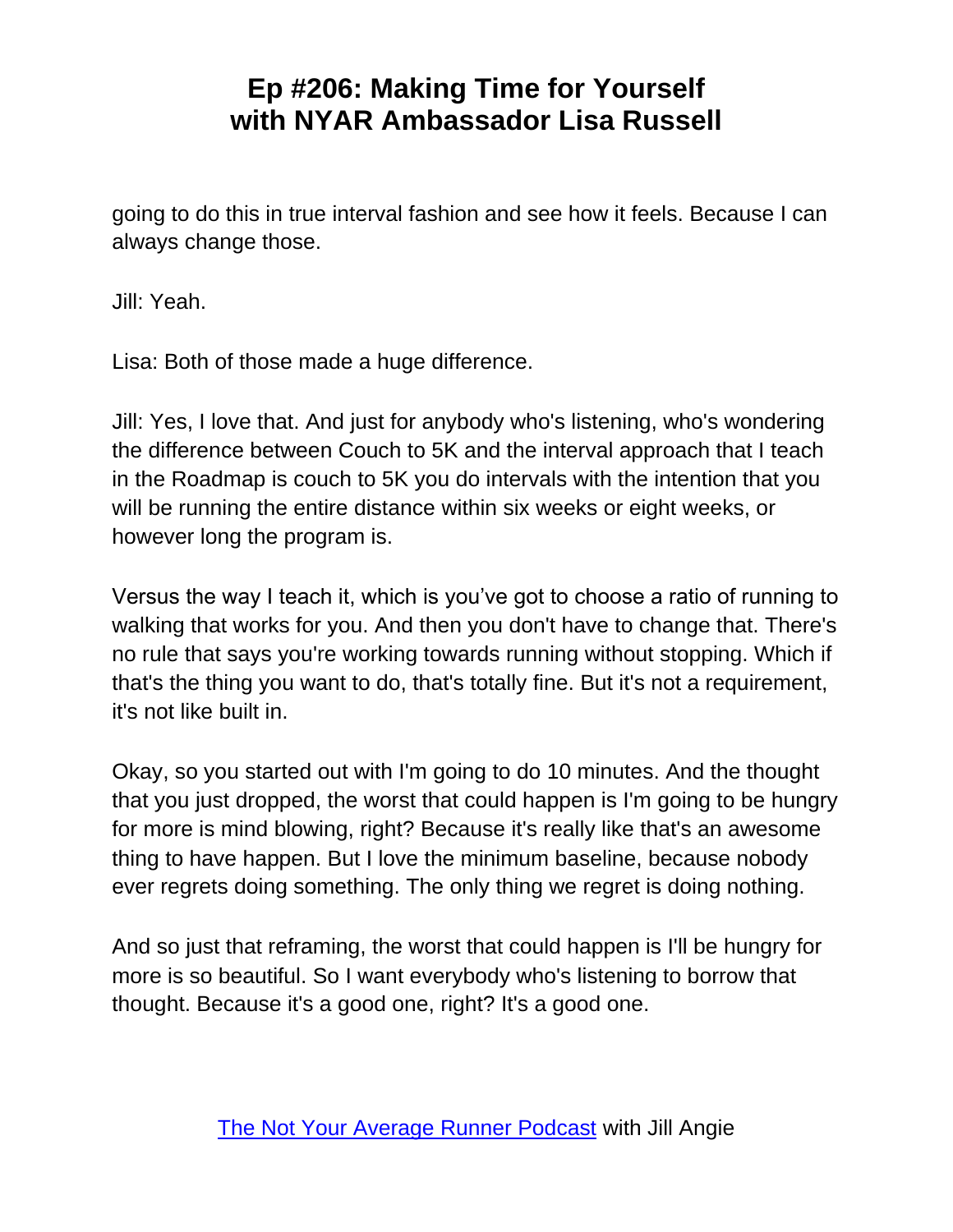So can you talk about the intervals that you used as well? So when you were doing your 10 minute minimum baseline, which I'm assuming probably turned into more than 10 minutes much of the time. But what were the intervals that you used as well?

Lisa: Well, it's funny that you talk about the 10 minutes, because after a couple of days I realized it takes me five minutes to get to the end of my long block. There's a strip center with retail down there, and then it takes me five minutes to get back. So my 10 minutes I figured I'd go there and come back. But of course I get to the strip center and I think, "I didn't go that far. I'm going to keep going."

So I started with 60/60 intervals, I think. I'd have to actually go back and look. It may have been 30/60 though. But what I actually did, I use Runkeeper as a free app and I actually set up multiple intervals where I worked through adding 15 seconds and taking 15 seconds away from the various walk run pieces. And then I just tried a bunch of them until I found something that feels pretty good. I can do this.

Jill: I love that so much because one of the questions I get asked so often is, "What is the best interval?" And I'm like, "I don't know." It's like what is the best running shoe, right?

Lisa: The one that works for you.

Jill: Yeah, it's the one that fits your foot the best. And it may change over your lifetime as a runner. It may actually change, like you might want to do one interval ratio on a long run and a different one on a short run. So I love that you have Runkeeper set up with a bunch of different ones so you could just go in and pick the one you want.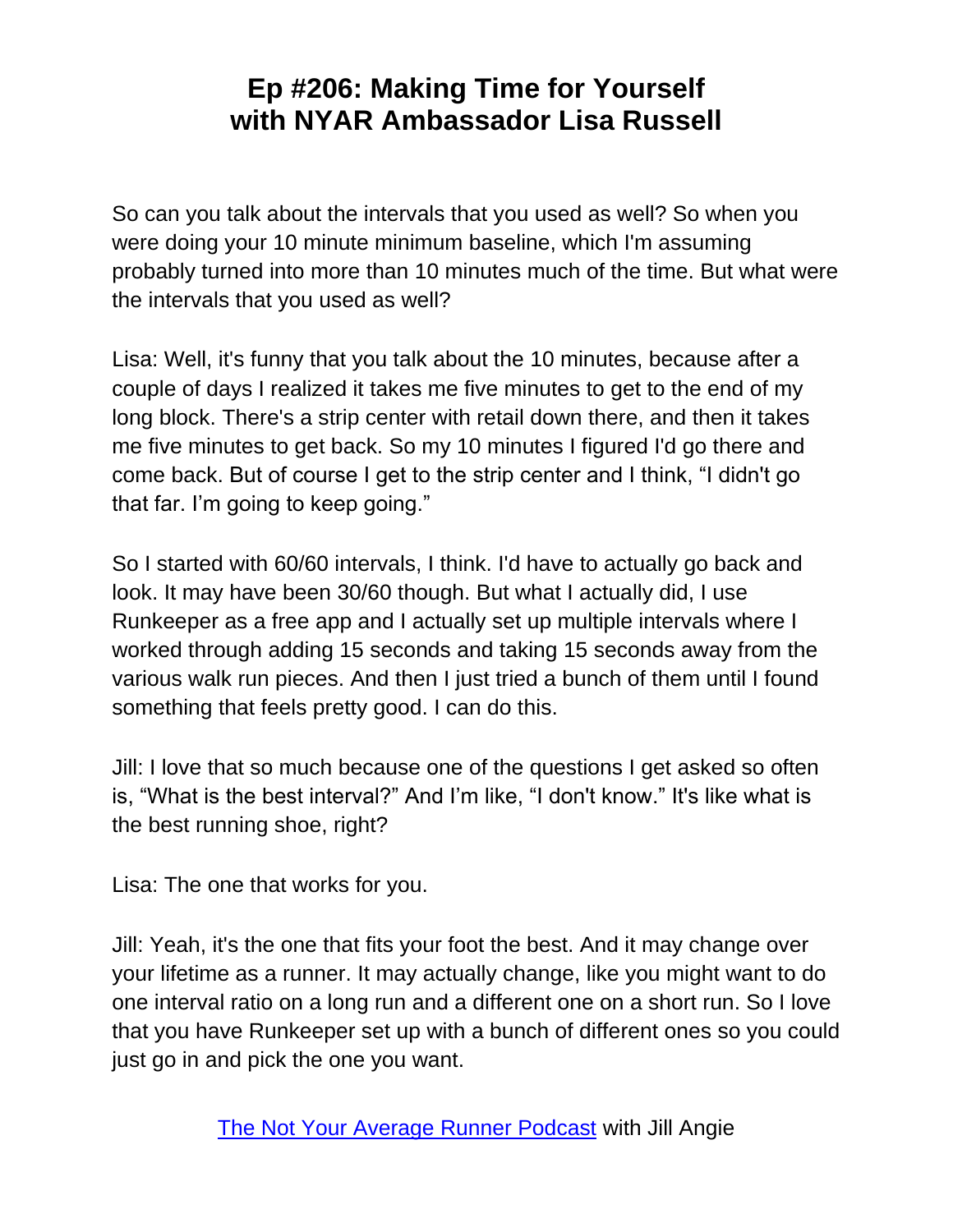Lisa: Just start one and try a different one if it didn't work out.

Jill: Yeah, I feel like Runkeeper is the best free app that nobody knows about. Because the free version of Runkeeper is so wildly functional that you, and I'm sorry for the Runkeeper people because I know they want to make money, but you don't really need any more than the free version. It's such a great app. Such a great app.

Okay, so you did a 5K in 2008 and then you kind of like stopped and started, and I can relate to that, I've done that as well. But talk to me about some of your favorite races along the way. What are you training for now? Let's come to a more current time frame.

Lisa: Well, one of my favorite races, of course, will always be the first 5K that I ran in July of 2008. Now I live outside of the Houston area in Texas. So, of course, July was the stupidest month to pick a first 5K. But I'm actually really used to the heat now when it comes to running so it doesn't bother me.

I will say though, that probably the most fun that I had on a 5K was actually not far from here in the neighborhood. And it was because I had connected up with a group of people. I don't know if you remember Runner's World Magazine, their online forums they used to have. I met a bunch of people through their online forums and some people were local.

And it was the first run that I had done where I didn't run with people per se, because I didn't run at a pace that they did. But that's okay, I met people afterwards and realized that there was a running community.

Jill: I love that.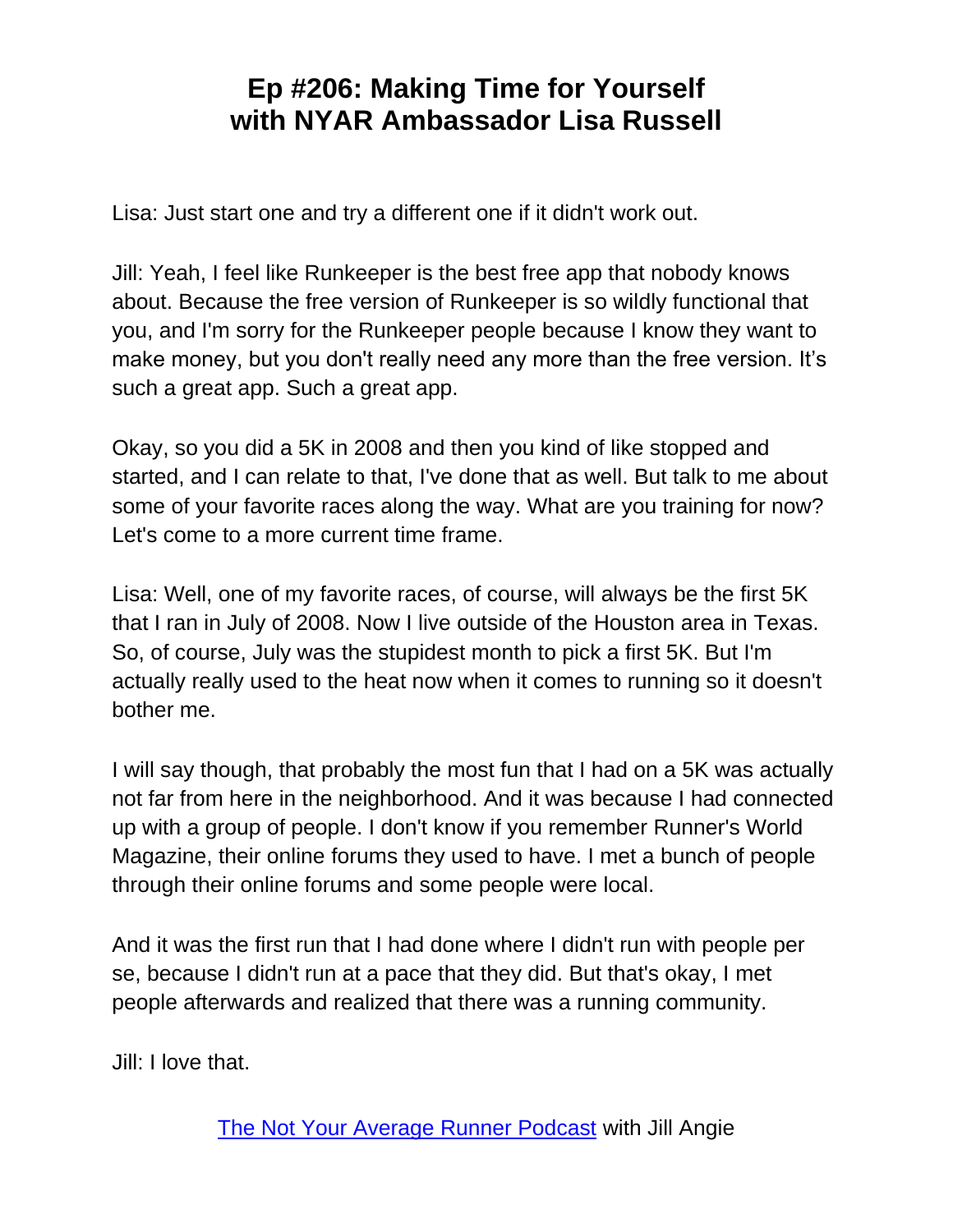Lisa: So that was probably the most fun.

Jill: I love that.

Lisa: I have run a lot of 5Ks, I just find it to be a very comfortable distance for me. But once I joined Run Your Best Life and I was looking at the goal setter portion of Run Your Best Life where we choose a goal and we outline everything that needs to happen for that goal, I decided I'd for a 10K.

And I want to underscore that I chose the 10K for completely different reasons than I had ever chose running any distance in the past. Because prior I also had realized that one of the things that kept pushing me to quit running was that I didn't think I was running the way I should be running. I wasn't running as fast as I thought I should be running for as long as I had been running. I had not run a 10K, but I should be running a 10K. Again, a lot of shoulds.

And I kept quitting because in my brain I wasn't making the progress that I thought I should. And Run Your Best Life taught me I define my progress. I don't define my progress by what is happening externally to me. So for me, I really sat and thought a long time about whether or not I wanted that 10K to be a goal. And I did a lot of thought work around why I wanted it to be that goal. And then I finally settled on the 10K.

And a big part of it was outlining all the steps that were going to get me to that goal.

Jill: Yeah. Oh yeah, because we have a pretty detailed process in Run Your Best Life for like, if you've set a goal here's how you go after it,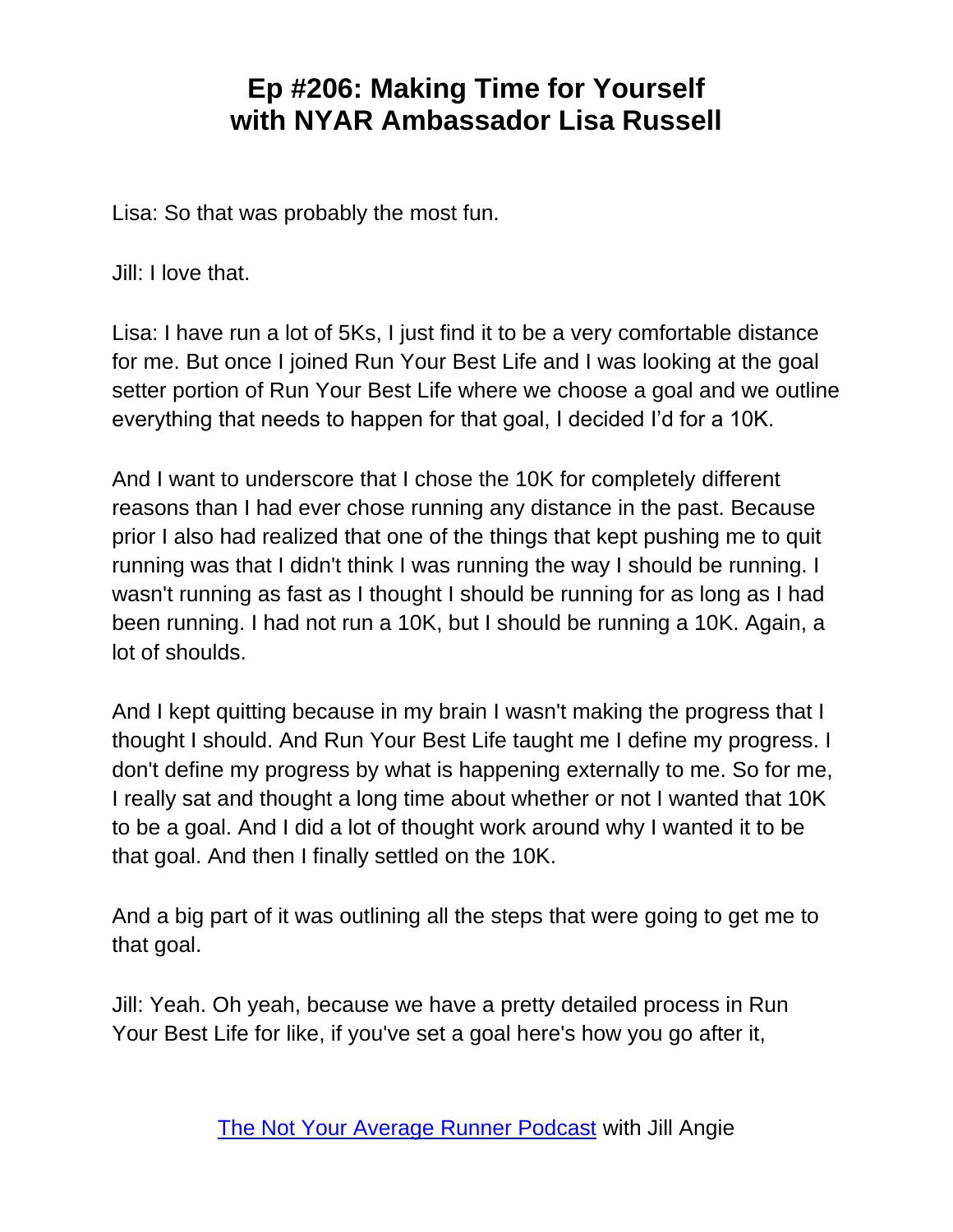regardless of what the goal is. So okay, do you feel comfortable sharing your reasons for why you chose the 10K?

Lisa: Absolutely. I actually have been written down because I keep it handy here.

Jill: Oh, I love this. Girl, you're organized.

Lisa: To a fault sometimes. But it sounds so fucking basic to say this, but the number one reason that I wrote down for wanting to do a 10K is because I know I can do it.

And like I said, it sounds kind of basic but switching the thought and the words that I was telling myself, rather than saying, "Well, I'll have to do X to run a 10K. It will be like this to run a 10K." There was a lot of negatives in past thoughts about running a 10K. I decided this time around I can run a 10K and I will run a 10K. And that was that. So that was my number one reason for choosing that goal, because I told myself I could do it.

Jill: Oh I love that. And I think so often we choose a goal because of how we think we will feel when we finish the goal. Which is, you know, proud, accomplished, badass, whatever it is. But by choosing the thought "I can do this" you got to feel those emotions before you finished the race.

And I think that's what keeps us training, is when you start to feel proud during the training process. When you start to feel badass during the training process, you don't actually need the results to give you the feeling you want. The result is just like this beautiful bonus at the end.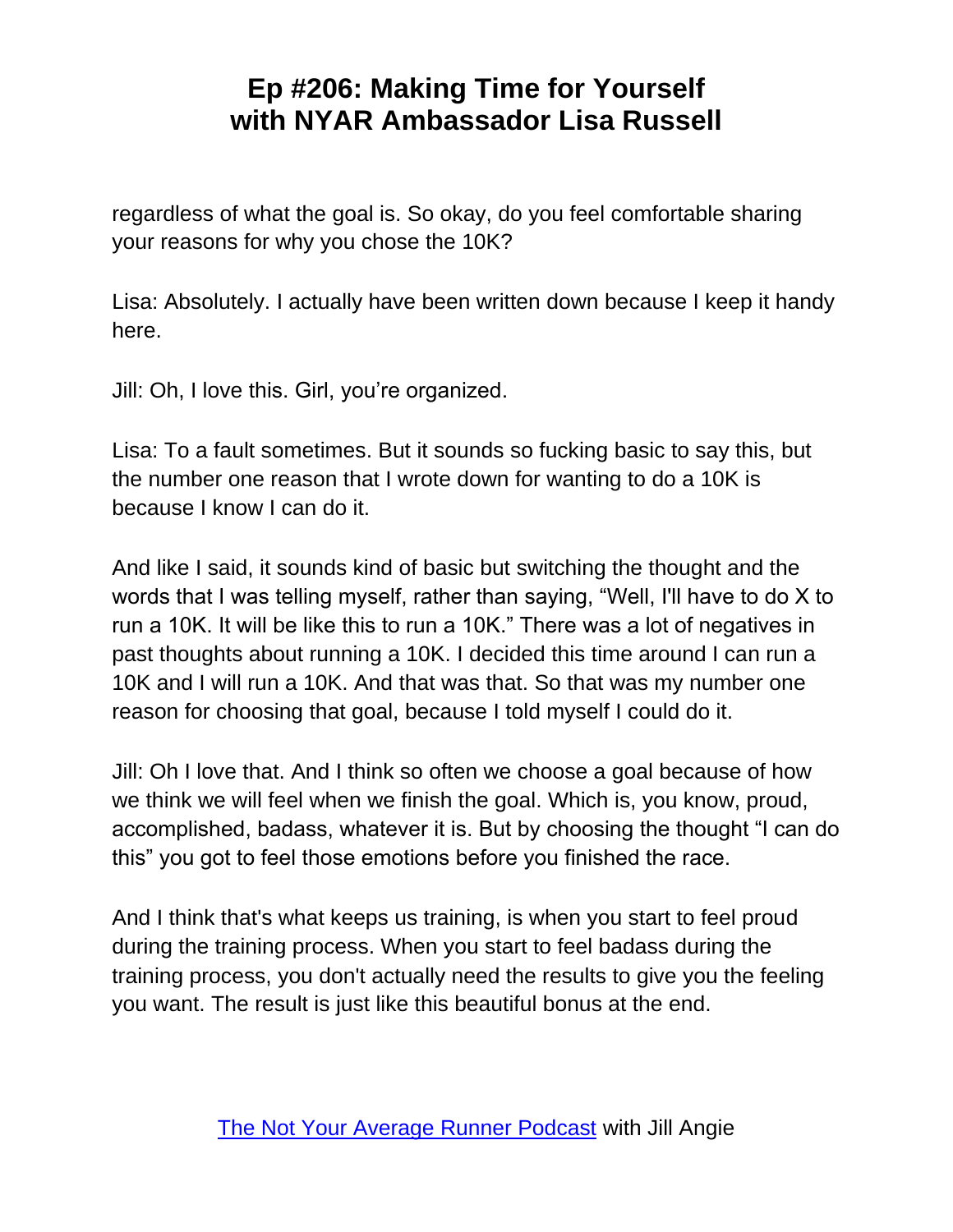Lisa: Yes, and hindsight, I will say, that now that I'm injured and I'm not training for that 10K at the moment, having that reason for doing it made all the difference in the world about how I approached the injury.

Jill: Okay, say more about that because this is like, everybody listen up because Lisa's going to drop some truth bombs right now.

Lisa: Well, because the truth is I will still run that 10K. I can do it. I will do it. I'm just not training for it right now because the important thing is to rest and heal my injury.

Jill: Wait, I'm going to interrupt and say you are training for it right now. You're in the phase of training where you're preparing your body to start running again.

Lisa: Yes, exactly. And that has made a huge difference in my approach because normally in talking about injuries we usually throw ourselves down on the couch. And I said earlier, you know, throw ourselves into a bag of Cheetos.

But instead, I not only threw myself into, rather than the negative thoughts of, "I can't do this. What am I going to do? Whoa is me." I did have a day of that, but I moved into "Okay, what can I do? What can I do?" Of course I have physical therapy. But the doctor told me I could do non-impact cardio. Okay, let me go figure out a way to do some non-impact cardio.

He said I could do weight training, which I had done a lot of strength training at home, but I amped it up and I started working with a personal trainer. And I also decided that goal sheet is still sitting here in my book, but I ended up making a whole other goal setter for strength training.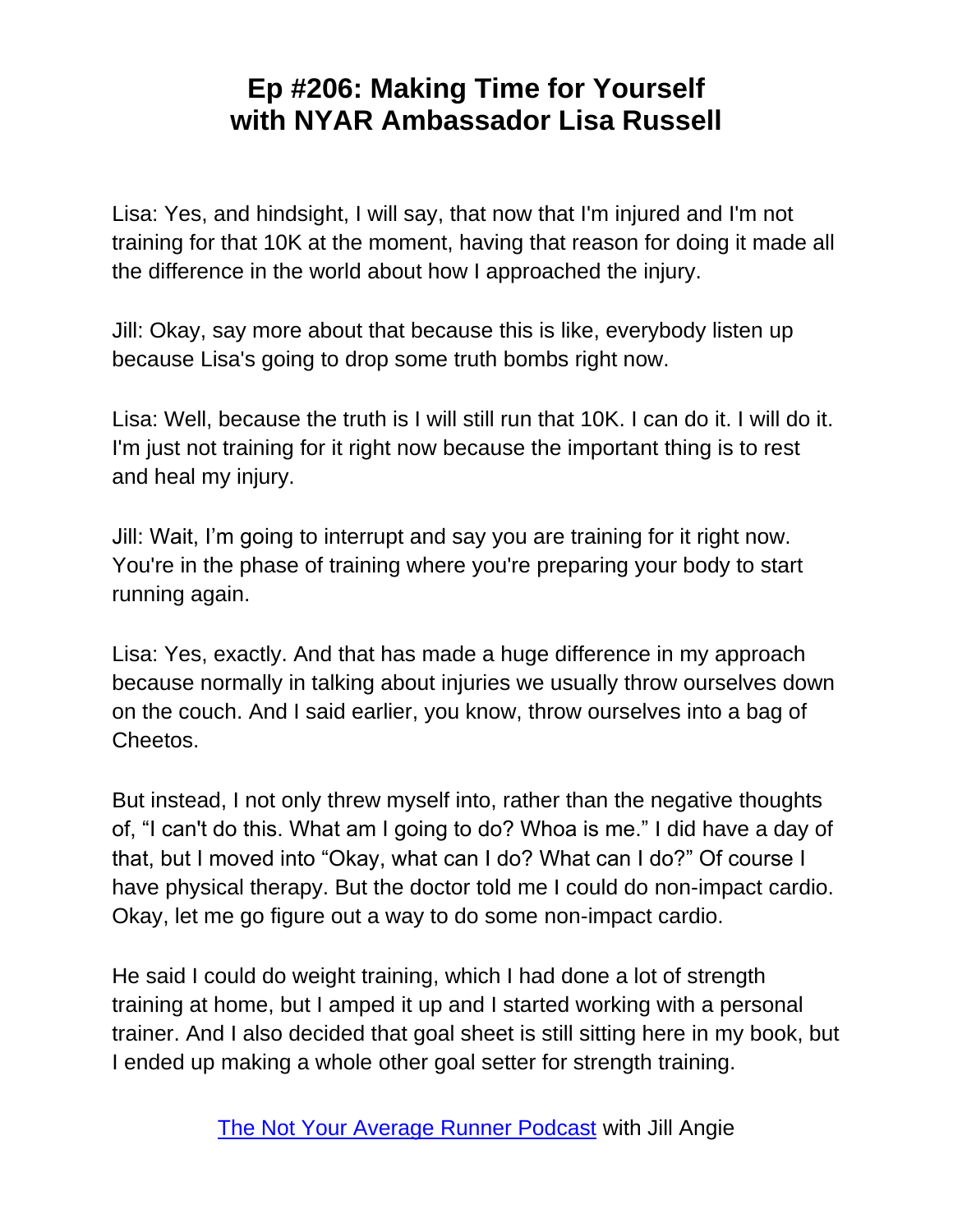Jill: Yes, I love that. I love that. I mean, you know exactly how I feel about personal trainers. Like they are a gift to the world.

Lisa: They are a gift to the world.

Jill: I feel like personal trainers are right up there with hospital workers, right? If you're a runner, they totally are. Okay, so what was the thought that you think you would have had before? Say you'd gotten injured three years ago or something. What do you think the thought you would have had would be?

Lisa: It's interesting that you ask that because, of course, part of what we learn with the model is that your thoughts ultimately create your results. And the thought that I would have had was, "Well, I can't do it." And, of course, the result would be that I not only couldn't do it, I wouldn't do it. And I would just spin out into stopping running probably for two years again, and that would have been that.

And "I can't do it" is not – even now when I think about if the doctor had told me, "I don't think you will ever run again." I'm like, "Okay, well, can we get to the point where I could walk a 10K?"

Jill: You're like, "How am I going to make this happen?"

Lisa: How am I going to make this happen? Because I want to cross the 10K line and I will cross the 10K line.

Jill: Yeah, I love that. Because I think there is so much value in giving your brain a question that is going to lead you to the result that you want. When you ask yourself like, "Oh my gosh, what am I going to do now? Running is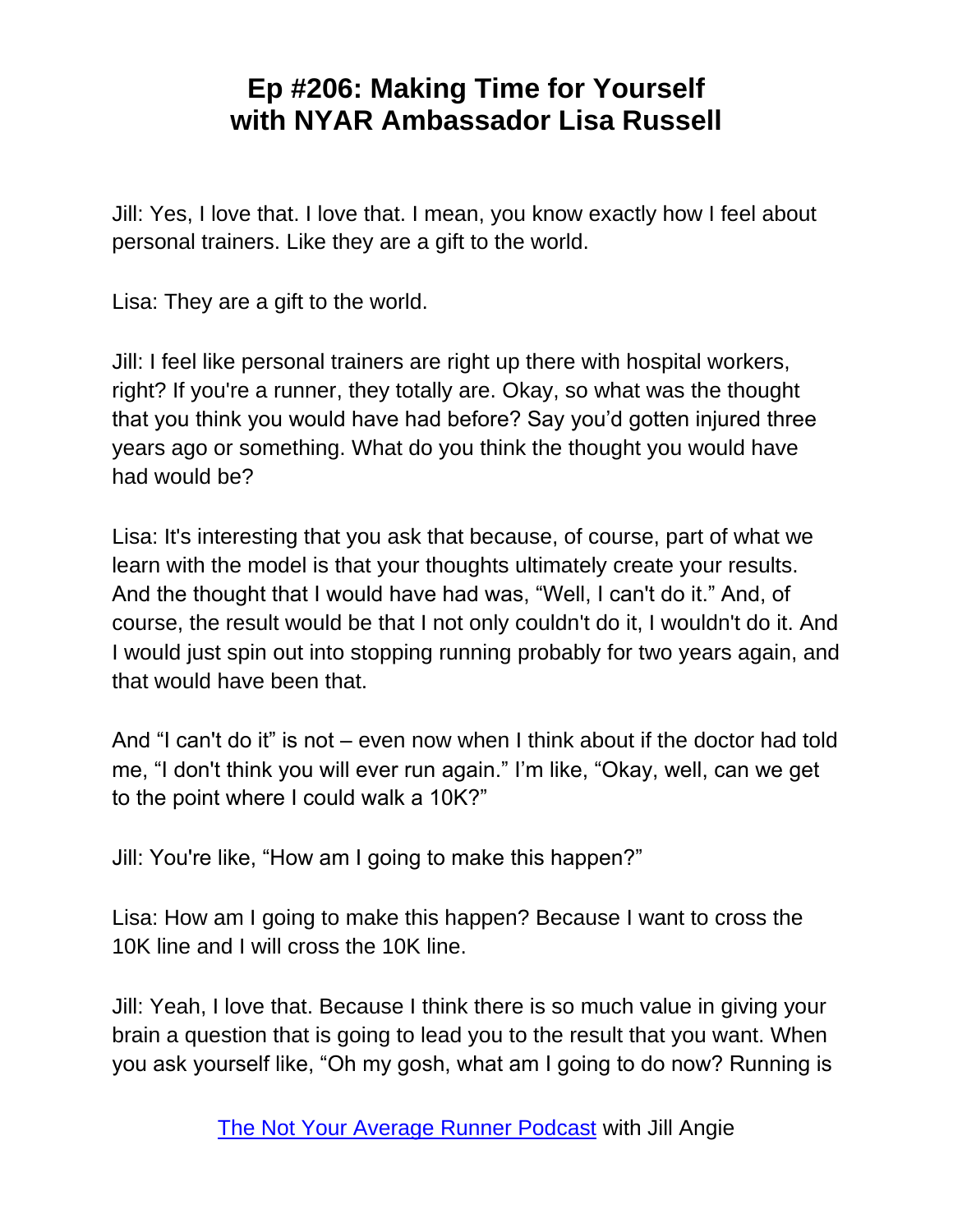over for me." That's a totally different question than, "What do I need to do to make this happen?" Or "What can I do?" Because then your brain is like, "All right, well, let's figure out what we can do." Instead of like wallowing in the Cheetos.

Lisa: Exactly.

Jill: I mean, nothing against Cheetos.

Lisa: No, I love Cheetos too. And I don't want to minimize people who have been through larger tragedies. And certainly my experience is nowhere near someone who, for example, was injured at the bombing of the Boston Marathon. But there are runners who were not able to run again after that incident who have picked up other sports and have gone on to do some amazing things.

And that is the kind of brain that I want to have. I want to have the one that doesn't say, "Well fine, I'm just going to give up." I want to say like, "Okay, well, what can I do?"

Jill: Exactly. That's the brain of somebody who's like, "All right, maybe running is done for me right now, maybe not. But maybe it is. What else can I do that's going to give me that same joy?"

And the thing I love about, you know, I think I've read at least two articles about people who lost limbs or parts of limbs during that bombing and are running again. They just figured it out.

Lisa: They figured it out.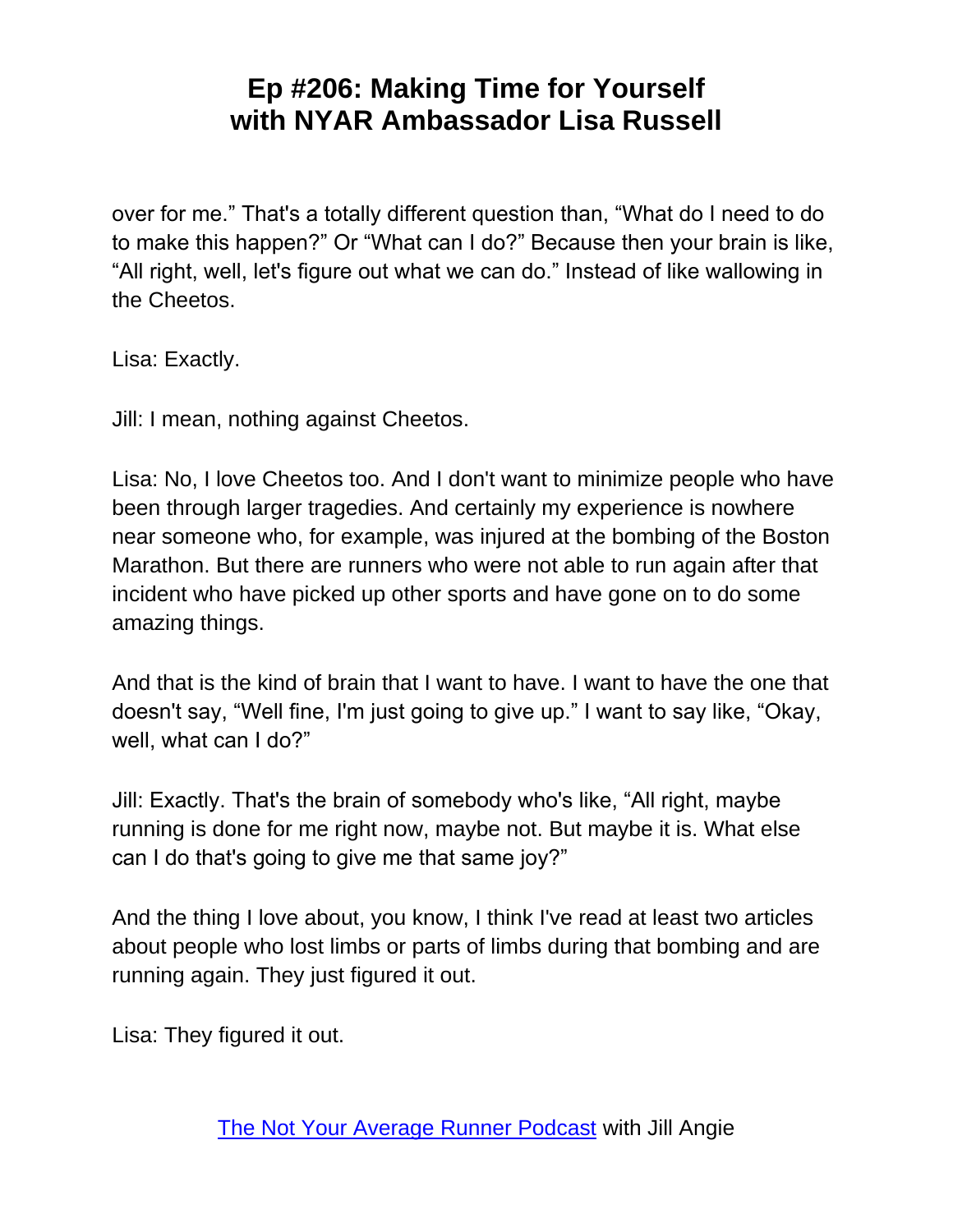Jill: It's like, "Okay, I need to go see a specialist who can create an apparatus or something. And then I need to figure out how to use that." Those are the people that they just keep going because they're thinking, "What can I do? How can I continue to move forward? How can I make this happen?" Versus, "Oh, it's all over."

Lisa: Exactly.

Jill: Yeah, so powerful. So tell me a little bit about what's going on with you injury wise. You have a few more weeks of physical therapy, is that correct?

Lisa: I do. It started with what felt like Achilles. Which I do have, not an Achilles injury, I have tight calves that are just pulling on my Achilles. It's really shin splints, which is sort of a catch all for a shin inflammation or injury. But he suspects, the doctor suspects a stress fracture.

Jill: Okay, yeah. Right, because shin splints generally resolve on their own. And shin splints are something that you're going to see more with beginning runners. And then like once they kind of get everything working and get used to the load of running, it tends to go away.

So if you're a runner who's been doing it for a while and then suddenly, you're getting shin splints, then yeah, that's when I'm like, "Um, this probably isn't shin splints."

And there have been members of Run Your Best Life who have had stress fractures in that area. And it does take a while. It's not like you can get a cast, that's just not how we treat those injuries so it just takes a while and it takes some gentle love.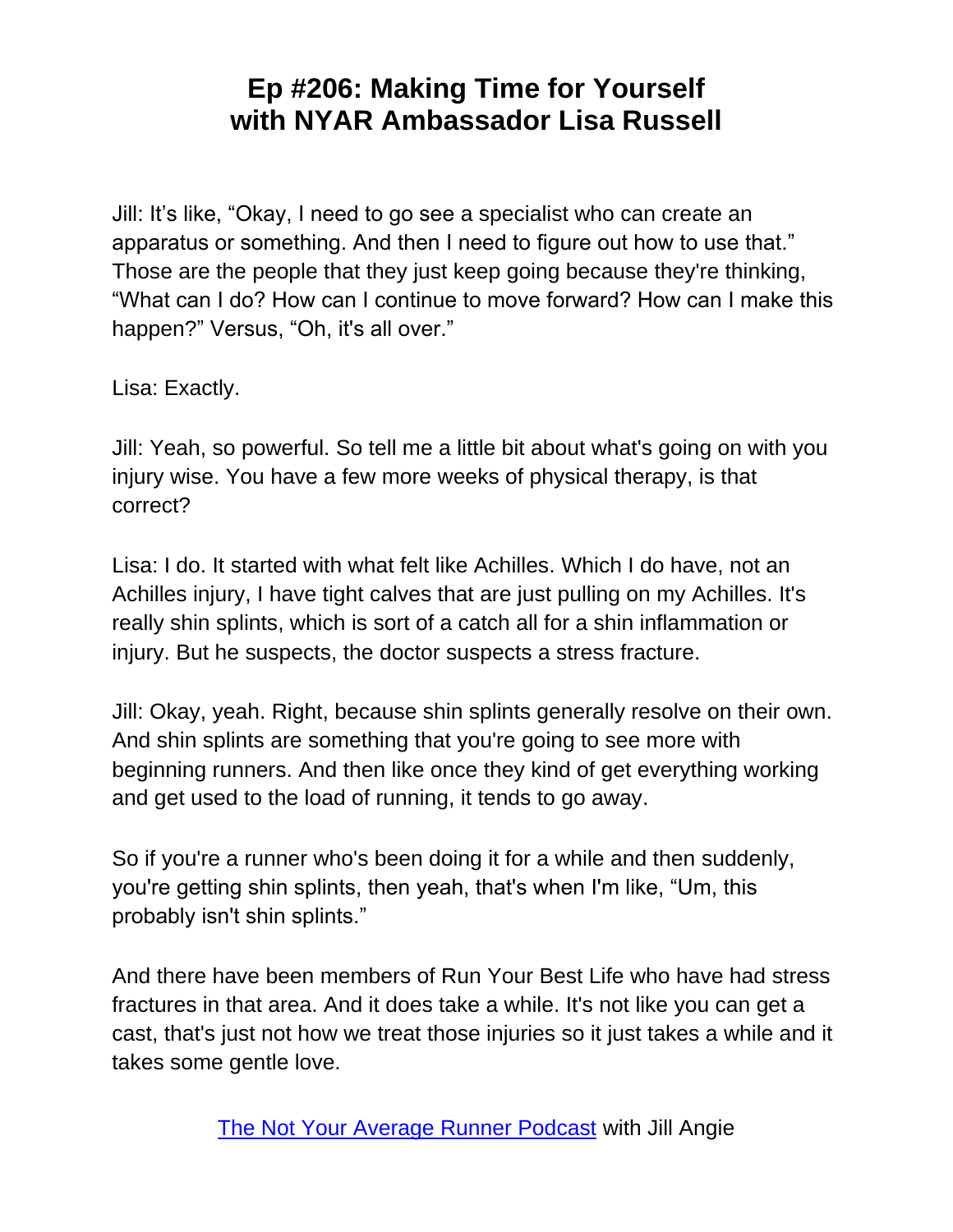Lisa: And I've also approached this injury though, from the standpoint of, to quote another coach that's went through Life Coach School that I listen to and work with is, how can you be a scientist? How can you learn about where to move from what you know?

Jill: Yes.

Lisa: So the questions that I have asked along the way help me move into another space of what can I do? So, obviously, I asked the doctor, "Well, what kinds of things can I do? If you don't want me walking for exercise, you don't want me running obviously, what can I do?"

But in the process of PT, one of the things that we've discovered is I have kind of a lopsided gait. And in asking more questions and working through it with the personal trainer it turns out my left side, which is where my injury is, is a lot weaker than my right side. So I am using that information to move into what can I do? I can strengthen my left side.

Jill: Yes. I think almost every running injury, with the exception of if you trip and fall and sprain your ankle, right, that's a different story. But any kind of overuse injury, the question you should be asking is, "What is this here to teach me? Where is the weakness that is coming out in this particular injury? And what do I need to do to fix it?"

So it's really an opportunity to kind of like strengthen yourself so that you can go farther without injury in the future. So that's why I say it's part of your training. Like you're still training, it's just you're in a different phase of your training. You're not in the running part of your training, you're in the strength building and shoring up any weaknesses part of your training. That's all, that's all.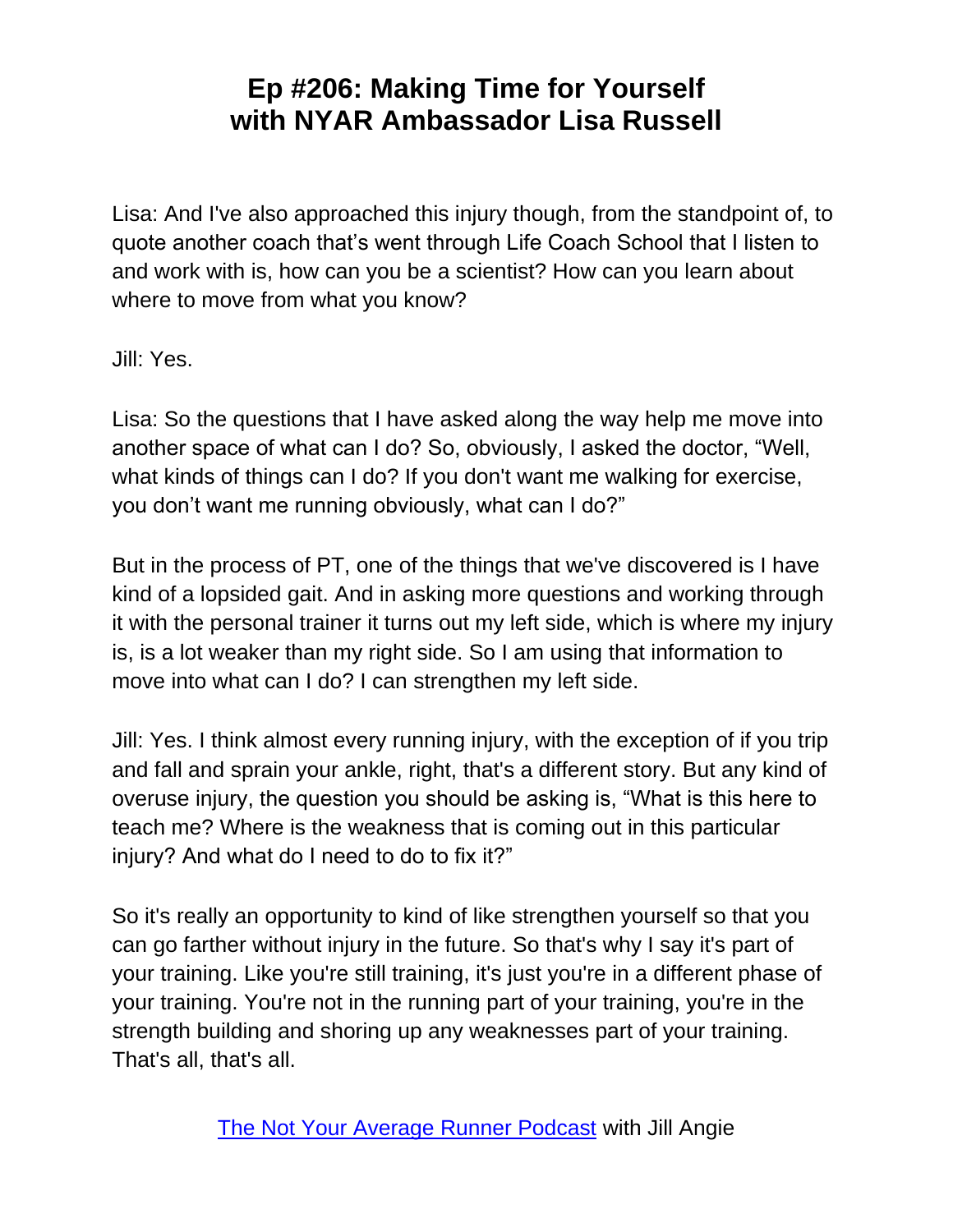I love that, right? And for sure I've had multiple injuries that have pointed to, for me it's always weak glutes. Now, my glutes are so strong right now. I had enough injuries that were as a result of weak glutes. I was like, "That's never going to happen to me again."

But yeah, it's just, I think when you use an injury as an opportunity to get to know your body better and to like bring in other professionals to be part of your team if that's within your resources, it's so powerful. So you've got a doctor, you've got a personal trainer, you've got coaches all helping you on the physical and the mental sides of things.

Lisa: Yes.

Jill: I love that.

Lisa: And it wouldn't have come from any other previous opportunity or injury in my running career, unless I had been part of Run Your Best Life. Because of course, one of the things we talked about right up front in Rebel Runner Roadmap is strength training. And then, of course, we get real deep into it in Run Your Best Life.

And so I was definitely doing it, it wasn't as if I was ignoring that piece of it. But it really underscores that you can hit the pavement every day for hours on end, but I truly believe, and I believe you do too, you're never going to be a fully well rounded runner until and unless you pick up strength training.

Jill: Yeah, you're running will always be limited by the capacity of your muscles, for sure. Because I think like a lot of people think like, "Oh, I need to work on my cardiovascular fitness." And for sure you definitely need to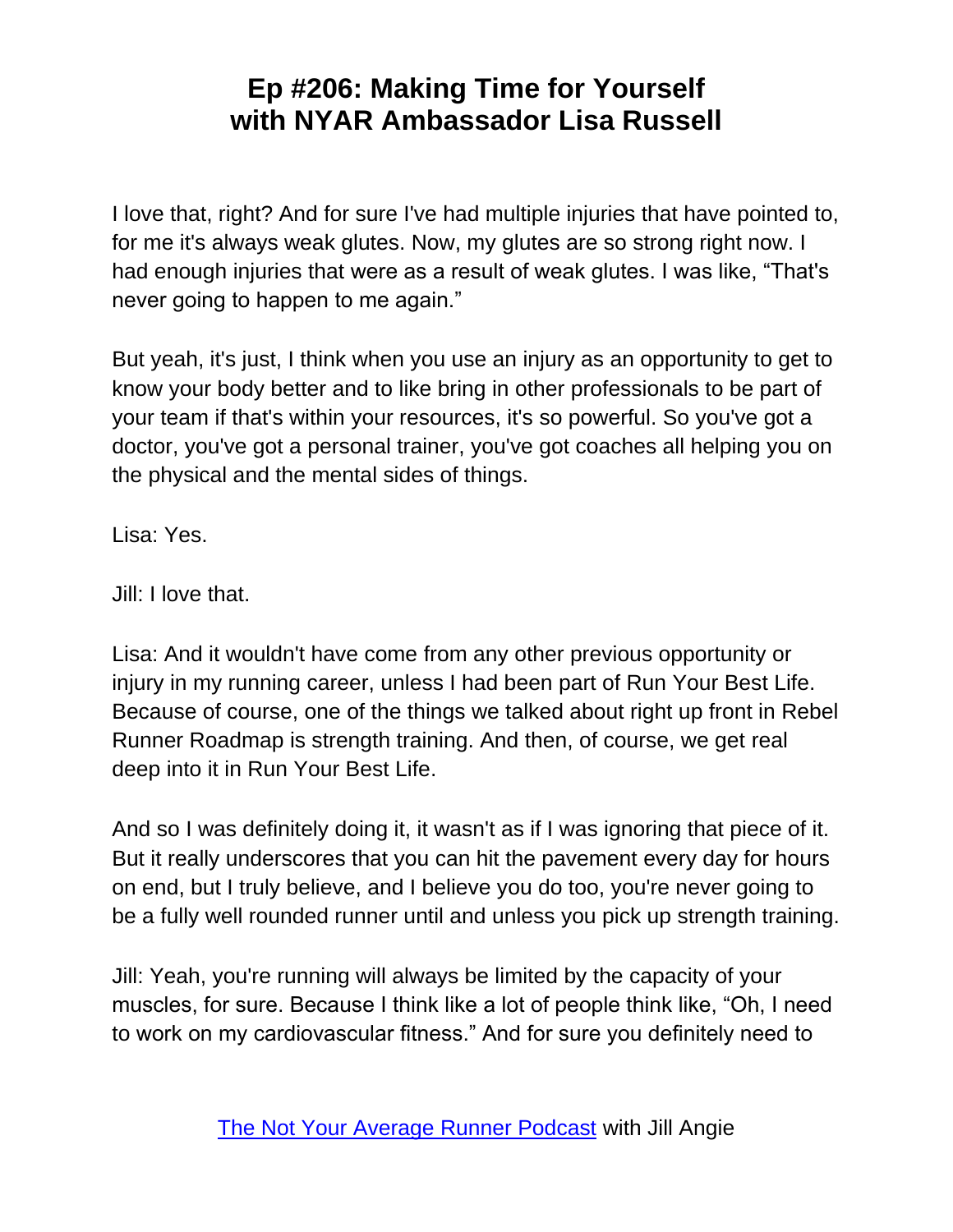do that if you want to go longer distances. But I think that's secondary to making sure that your musculature is locked and loaded and ready to go.

Lisa: Yes. And that is a huge part too for Run Your Best Life for me. The community of women, especially when I became injured, but certainly before that. Watching them and knowing that a lot of these women are already doing other things.

Whether they are straight up got a huge workout bench going in their backyard or their garage and deadlifting crazy amounts of weight. Or they're doing things that we don't necessarily think about as runners. Like Taekwondo, and yoga, and a lot of other things. Not only helped me understand the strength training going into this pre-injury but now that I'm injured the wealth of ideas that people bring to the table that are like, "You know I'm going to try that."

In fact I bought a pair of goggles because I'm going to try swimming some laps. I'm probably going to be terrible at it, at least form wise, but I don't care. That's a cardio piece I can do so I'm going to go give it a shot.

Jill: And, I mean, it's going to make your first triathlon a lot easier if you start swimming now.

Lisa: Never say never.

Jill: I know, right? You laugh, but now the seed has been planted and a year from now you're going to be like, "So guess what I signed up for?"

Lisa: Like the 50K that's out there.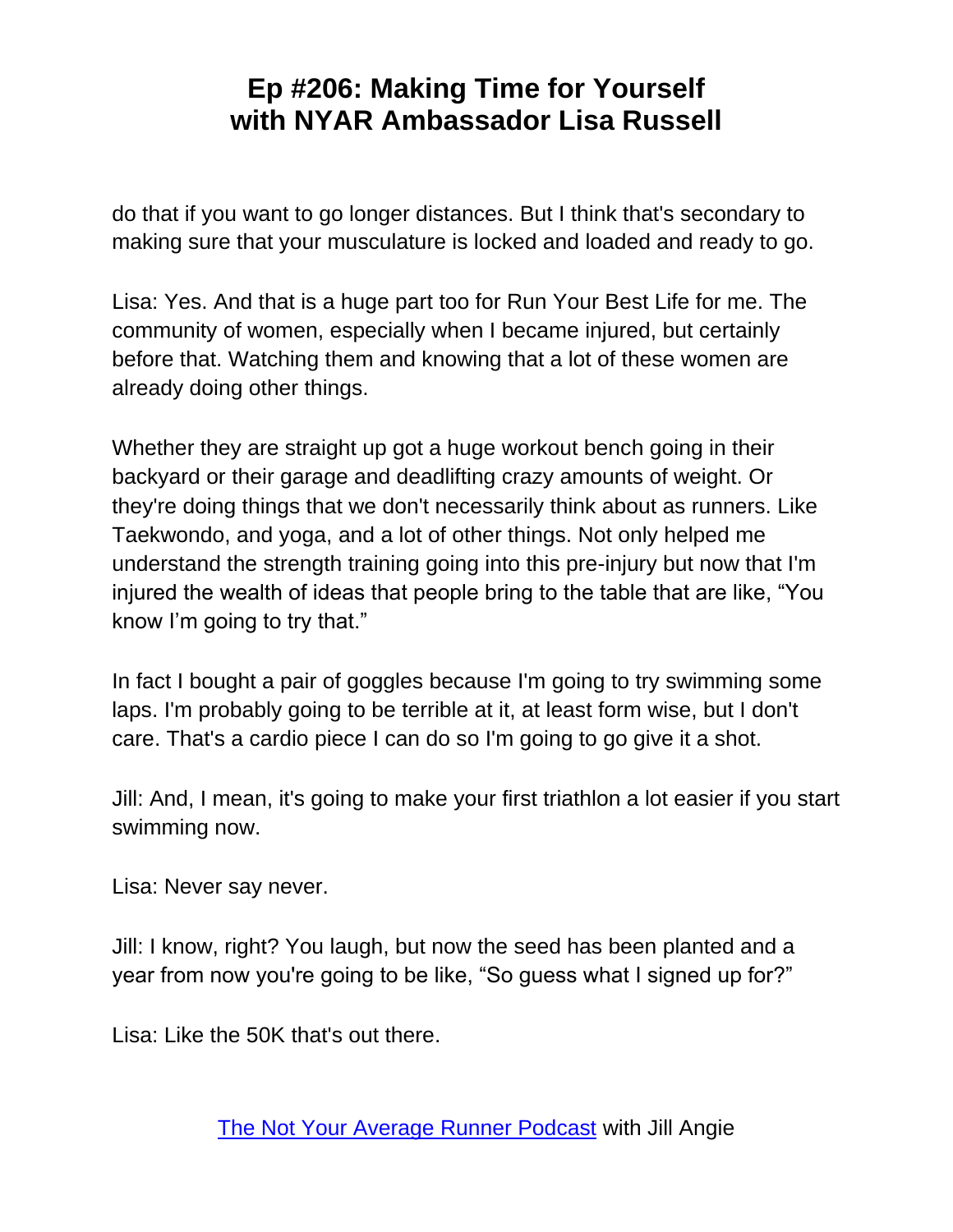Jill: I know, I love how many women in the Run Your Best Life group are jumping onto the ultra-marathon bandwagon. And it's so much so that we now have a dedicated coaching call every month just to that, it's so fun. It's so fun.

So one more question I want to ask you is, I know that you find running to be a very meditative activity. And so I'm kind of wondering what that looks like for you. Do you use it as a form of meditation? Or is it more the way you feel? Can you say a little bit more about what that means to you?

Lisa: For me, I typically run with music. But it's always a background piece of information. It's not as if I'm actively paying attention to the music because running is a way for me to disconnect from everything else.

I can't read my– First of all, when I have my contacts in and I'm running I can't see anything up close. I do have a pair of bifocal sunglasses in case I do need to read my watch. But they're obviously not very practical for trying to do other things.

So I can't respond to emails, I can't respond to texts. And I just find that it gives me an opportunity to not only disconnect from all the things that I think as women we feel like are drawing our attention away from our true selves and what we truly want to do passionately. But it also gives me an opportunity to just observe the world.

I run in my neighborhood or in a nearby park so I suppose that some people would say there's probably nothing interesting to look at. But I have really worked on finding the gratitude in that I am able to run or get out, if I can't run for whatever reason, like I'm injured now. That I am able to see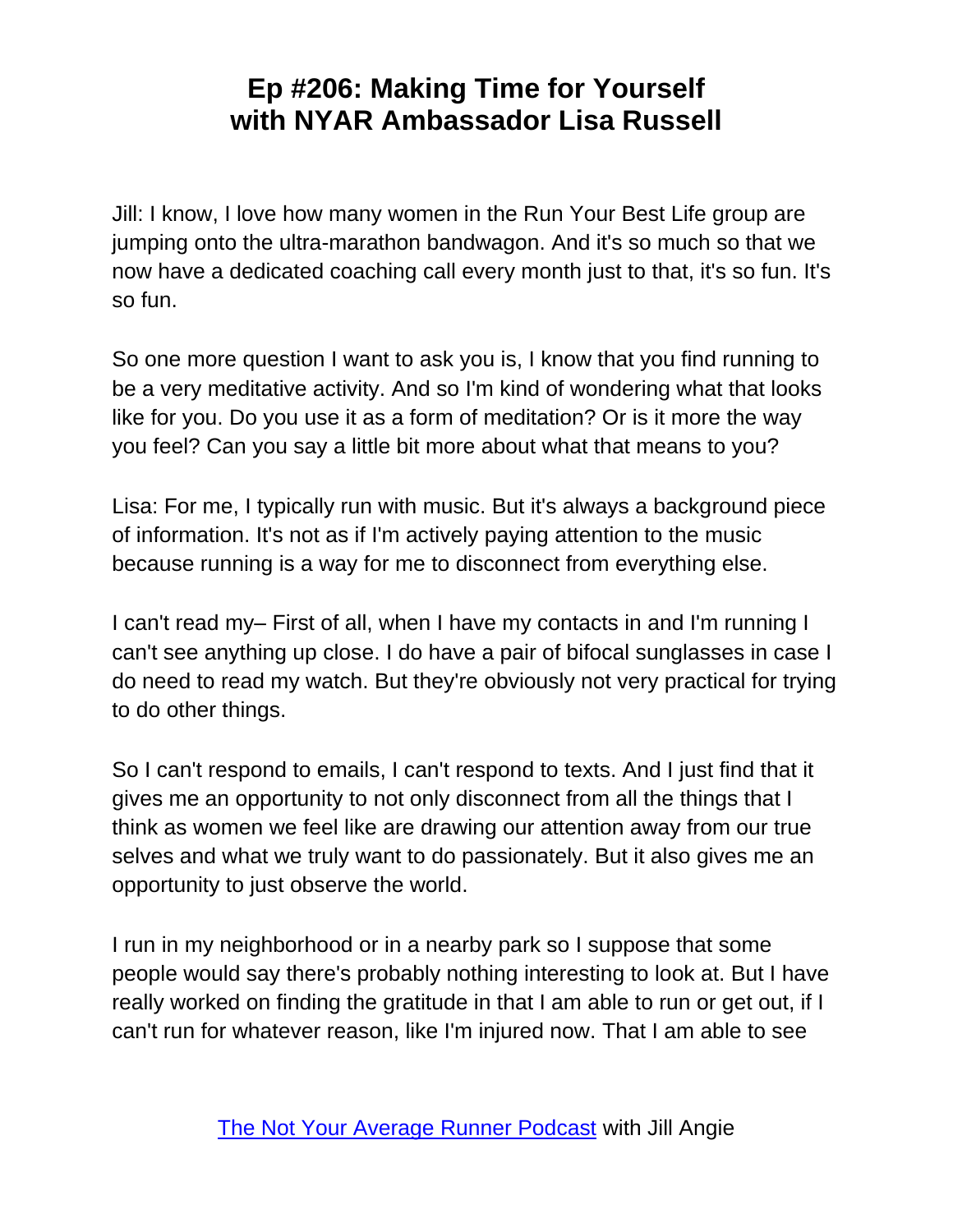and hear and experience the world around me. Whether it's the suburbs, or the city, or a park, it's there for me to enjoy.

Jill: I absolutely love that. And it's so true, wherever you're running there's something to see, there's something to be grateful for. And we experience the world so differently on our feet than we do in a car or behind the lens of a camera or any other way. There's something very, I don't even know the word for it. I'm going to say the word special, but that doesn't even begin to describe it, about experiencing the world by yourself on your own two feet.

Lisa: Yes, it's a connection to the earth even though you have shoes on. I suppose some people run barefoot. But for me, it's a connection to the earth. It's just like an energy that comes up from that outdoor experience. And I'm certain that if I were to try trail running or an ultra-marathon, there probably would be an even greater energy draw that comes from it.

Jill: Running in the woods is just such a fantastic experience. It really is.

Lisa: But we create our own experiences too, right?

Jill: Yeah.

Lisa: So when I head out on that, for me turning it into a meditative experience means that I purposely walk out the door with the thought of, "What am I going to take from this experience?"

Jill: I love that. I love that, right? And that's the thought, so if you kind of have that in your mind like, "Okay, I wonder what I'm going to take from this experience today." That's such an open way to show up for your run.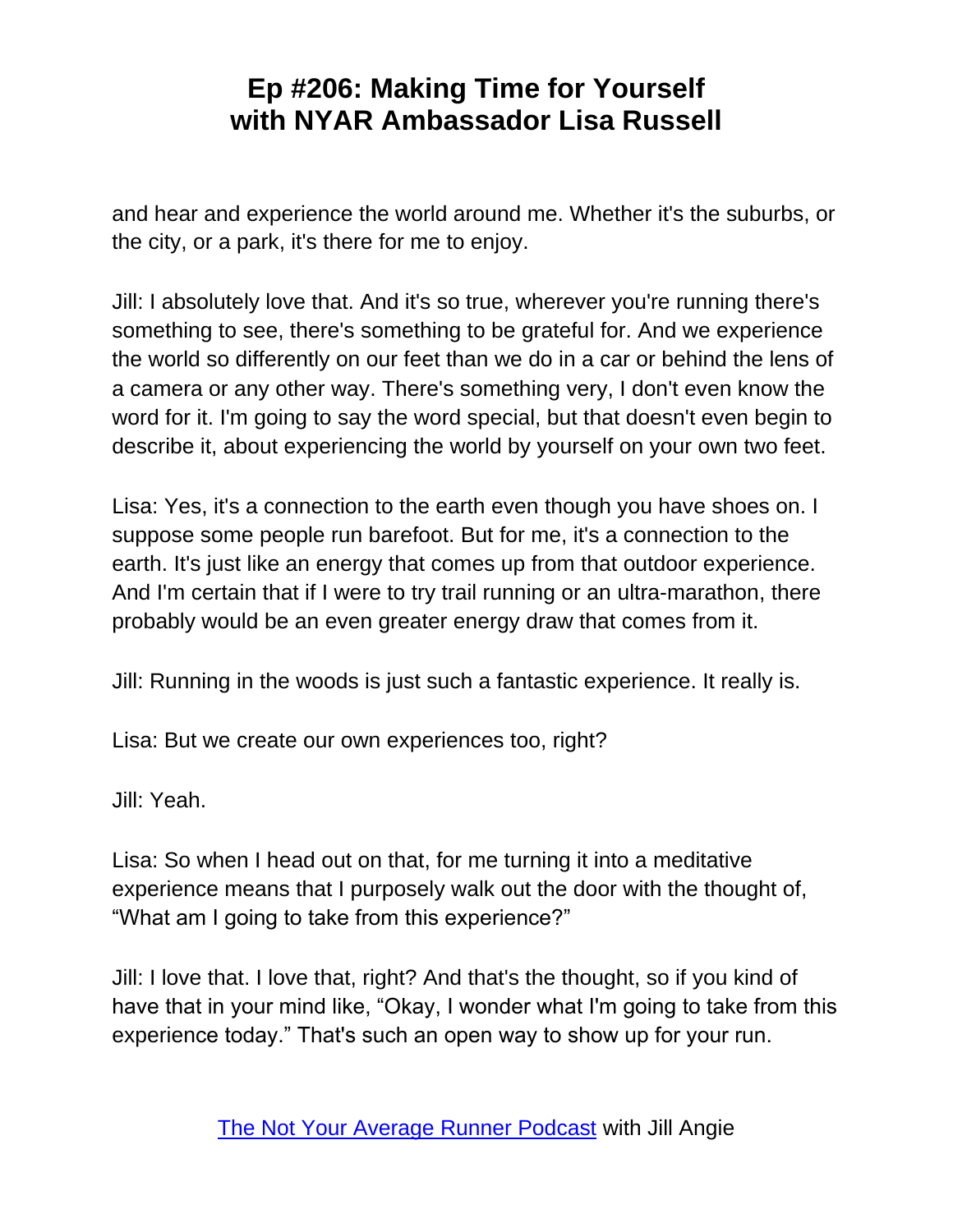Instead of like, "I just got to get through this three miles. I just want to disconnect from my body."

It's a great way to actually tune into your body and tune into the thinking that you might not normally be paying attention to, and tune into your environment.

Lisa: Exactly.

Jill: Just with that openness of like, "I wonder what today's run is going to bring me." I absolutely love that. I'm going to start like asking myself that question before every run. I love that.

Lisa: Some days it's really small things. It doesn't have to be this overwhelmingly Zen experience every single time you head out the door. But if you head out of the door looking for something, you will find something every single time.

Jill: Yeah, like for me sometimes it's like I'll have like brilliant ideas. And other times it's just seeing the little 70 year old dude in my neighborhood that goes out running in a members only jacket and khaki Dockers that is faster than me every single time. Like I love this dude, I love him. Every time I see him, I'm like, "I'm going to catch you one of these days."

Lisa: I am usually a very early morning runner. And in the winter and spring that usually means darkness, at least at first. And there is a man who rides his bicycle. And his bike is all decked out with LED lights, and he has a boombox. It's not super loud, but he has a boombox strapped to his bicycle handles, he's listening to some music. And it is so fun to watch him ride by. It's like, "You go dude, you enjoy that."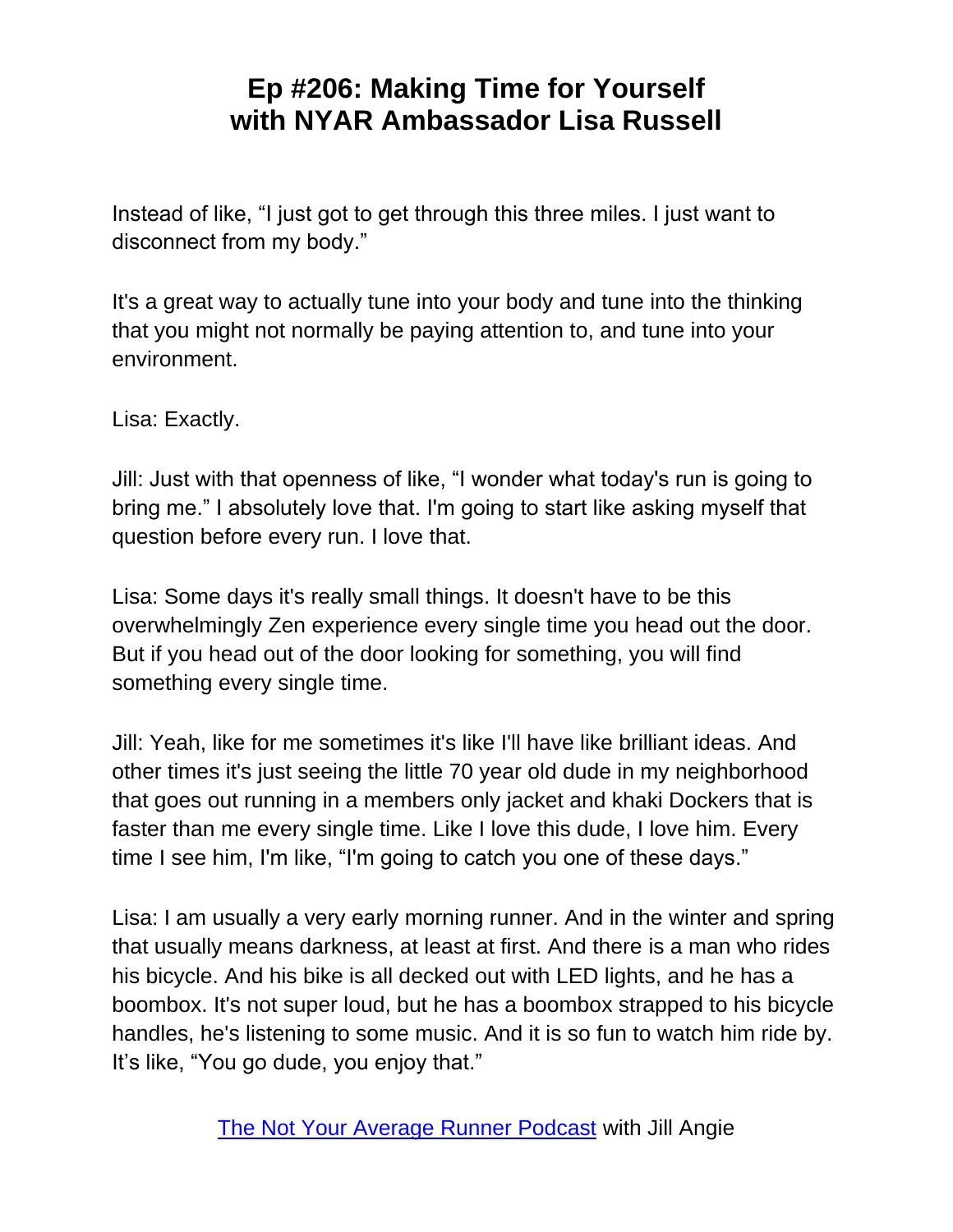Jill: Yeah, I love this. And so, yeah, sometimes it's just those little things that make your day, that absolutely make your day. And sometimes it's just like, "Hey, I did my 10 minutes today. That's it. Like that's what I'm taking away from that, I did 10 minutes. Yay me." Exactly, I love that. I love that.

Well, Lisa, thank you so much for sharing of yourself today. I think this was probably a pretty powerful episode for some folks that are listening who might be injured or who may have had the same types of thoughts that you've had in the past. And I love how you've kind of shared your evolution of how you think about running.

So how can people follow you and follow your journey?

Lisa: I am on Instagram @mrsrussell1019. That's the primary place.

Jill: Okay.

Lisa: I am on TikTok too, but I don't post much there.

Jill: I'm still trying to understand TikTok, it's very fun to watch.

Lisa: Yeah, I have young adult children and of course at some point in time they were younger. And I feel like I just chased platform after platform on social media in order to keep up with them and make sure they weren't getting into too much trouble. I can't keep up anymore. So yeah, Instagram is the primary place.

Jill: Okay, so we'll have a link to your Instagram in the show notes for this episode. And then, of course, you guys listening, the Rebel Runner Roadmap is going to be open very soon. I think it opens on August 30. And